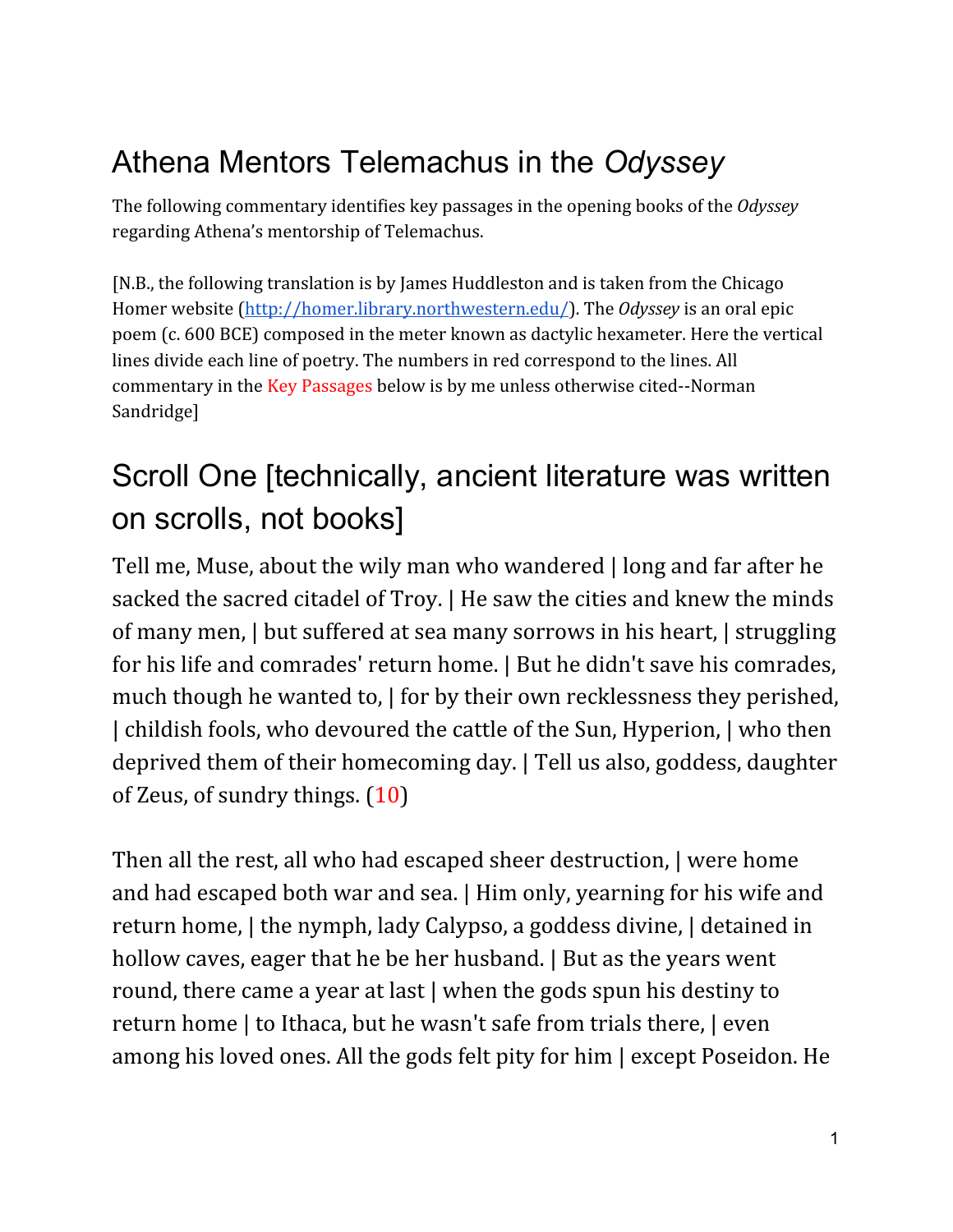was incessantly incensed  $(20)$  at godlike Odysseus until he reached his own land.

But Poseidon had gone to visit the far-off Ethiopians, | the Ethiopians, most remote of men, who are divided in two, | some at Hyperion's setting, others at his rising, | to partake of a hecatomb of bulls and rams. | He sat there enjoying himself at the feast. The others by now | were together in the halls of Olympian Zeus. | The father of men and gods began speaking to them, | for in his heart he recalled noble Aegisthus, | whom far-famed Orestes Agamemnonides had slain. (30) | Remembering him, he addressed these words to the immortals:

"Humph! How mortals now blame gods, | for they say that evils are from us. Yet they themselves | have woes beyond their lot by their own recklessness, | as even now, beyond his lot, Aegisthus | married Atreides' wedded wife and killed him when he came home, | sure of sheer destruction, after we told him beforehand, | sending Hermes, sharp-sighted Argeiphontes, | to neither woo his wife nor kill him, | for there'd be revenge, from Atreides' son Orestes, (40) | when he came of age and longed for his own land. | So Hermes said, but he didn't win over the mind of Aegisthus, | though he meant well. Now he's paid for it all all together."

Then bright-eyed goddess Athena answered him: | "Our father Cronides, your highness most supreme, | just as that one lies in fitting destruction, | may also any other one who does such things so perish! | But my heart is troubled about skilled Odysseus, the ill-fated one, | who, away from his loved ones a long time already, suffers misery | on a sea-girt island, where the sea's navel is.  $(50)$  | The island is forested, and on it a goddess makes her home, | the daughter of malign Atlas, he who knows the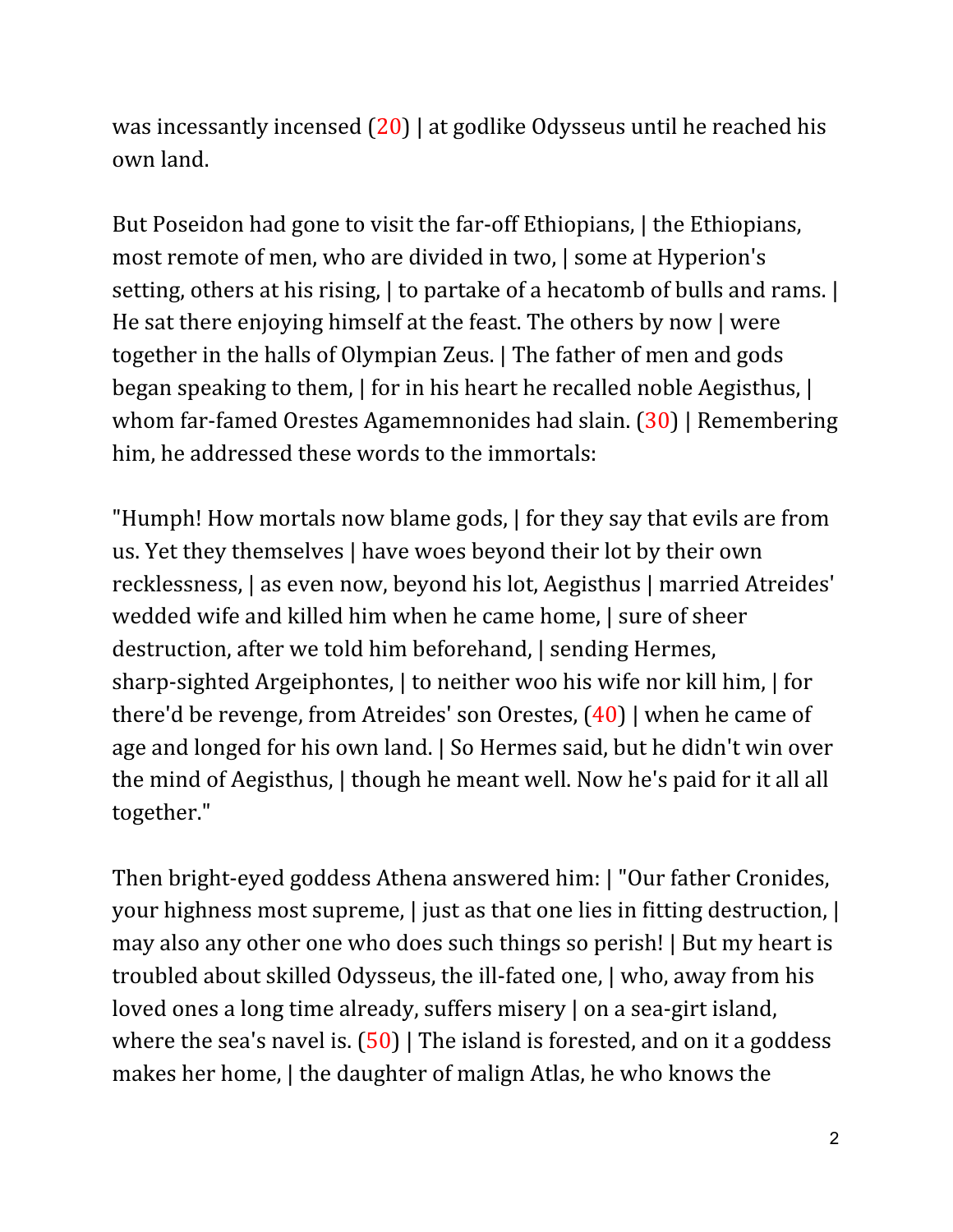depths | of every sea and by himself holds the tall pillars | that hold apart heaven and earth. | His daughter detains the unfortunate lamenter, | and ever with soft and wheedling words | enchants him in such a way that he'll forget Ithaca. | But Odysseus, eager for even the sight of smoke rising | from his land, longs to die. But there's now no care at all for him | in your dear heart, Olympian. Did not Odysseus (60) | please you he when he offered sacrifice beside the Argive ships | in wide Troy? Why now, Zeus, are you so incensed with him?"

Cloud-gatherer Zeus said to her in reply: | "My child, what kind of talk has fled your wall of teeth? | How could I ever forget godlike Odysseus, | who is superior among mortals in mind and in giving sacrifice | to the immortal gods who hold wide heaven? | But earth-embracing Poseidon is ever relentless | in his rage because of the Cyclops whose eye Odysseus blinded, | godlike Polyphemus, whose strength is greatest (70) | of all Cyclops. The nymph Thoosa bore him. | Daughter of Phorkys, ruler of the barren sea, | she joined in hollow caves with Poseidon. | Earth-shaker Poseidon does not kill Odysseus on his account, | but does drive him away from his father's land. | But come, let all of us contrive his return for him, | as he wishes. Poseidon will let go | of his anger, for he'll no way be able to contend | alone, opposed to all immortals, against the will of the gods."

Then bright-eyed goddess Athena answered him: (80) | "Our father Cronides, your highness most supreme, | if this is now pleasing to the blessed gods, | that ingenious Odysseus would return to his home, | then let's dispatch Hermes, the runner Argeiphontes,  $|$  to the island of Ogygia, to clearly speak | most quickly to the fair-haired nymph our will, | the return home of steadfast Odysseus, so that he may go.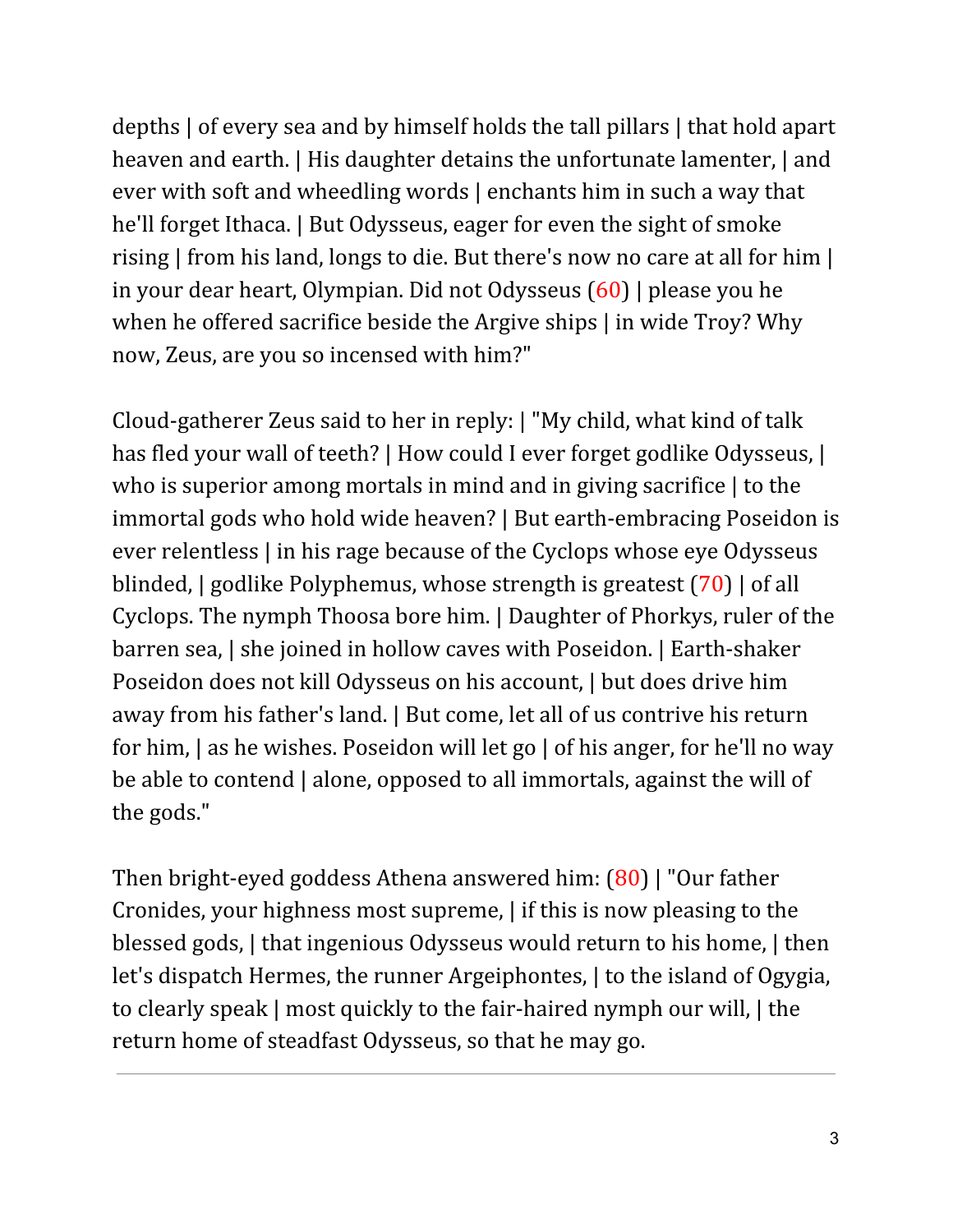#### Key Passage One: 1.88-95

Athena announces to Zeus, king of the gods, that she will put courage (Greek *menos*) in Telemachus, to assert himself before the suitors who are courting his mother Penelope. She will also send Telemachus the homes of two of Odysseus' closest allies, Nestor in Pylos and Menelaus in Sparta. These visits will increase Telemachus' reputation (*kleos*).

Then I'll go to Ithaca, to spur his son on | more, and I'll put the courage [*menos*] in his heart | to call the hairy-headed Achaeans to assembly | and speak out to all the suitors, who are always slaughtering | his thick-thronging sheep and shambling curved-horned cattle. | I'll send him to Sparta and to sandy Pylos, | to learn of his dear father's return home, in hope he'll somehow hear | and so he'll have good repute [*kleos*] among men."

Greg Nagy on *menos*: "At the council of the gods, Athena lays out her intent, saying that she will put *menos* into Telemachus. It's a Greek word that's usually translated as "heroic strength." But really, *menos* is not just strength of any kind—it is mental strength. And by that, I mean the kind of surge of power you feel in being able to put things into action. You can see the connection between *menos* and "mentor." *Menos* is mental strength, and a mentor is someone who gives mental strength to someone else"

([https://www.theatlantic.com/business/archive/2017/10/the-odyssey](https://www.theatlantic.com/business/archive/2017/10/the-odyssey-mentorship/542676/)[mentorship/542676/\)](https://www.theatlantic.com/business/archive/2017/10/the-odyssey-mentorship/542676/).

So saying, beneath her feet she tied fine sandals, | ambrosial, golden ones, that bore her over water | and boundless land, with the breezes of the wind. | She grabbed a sharp spear, edged with sharp bronze, | heavy,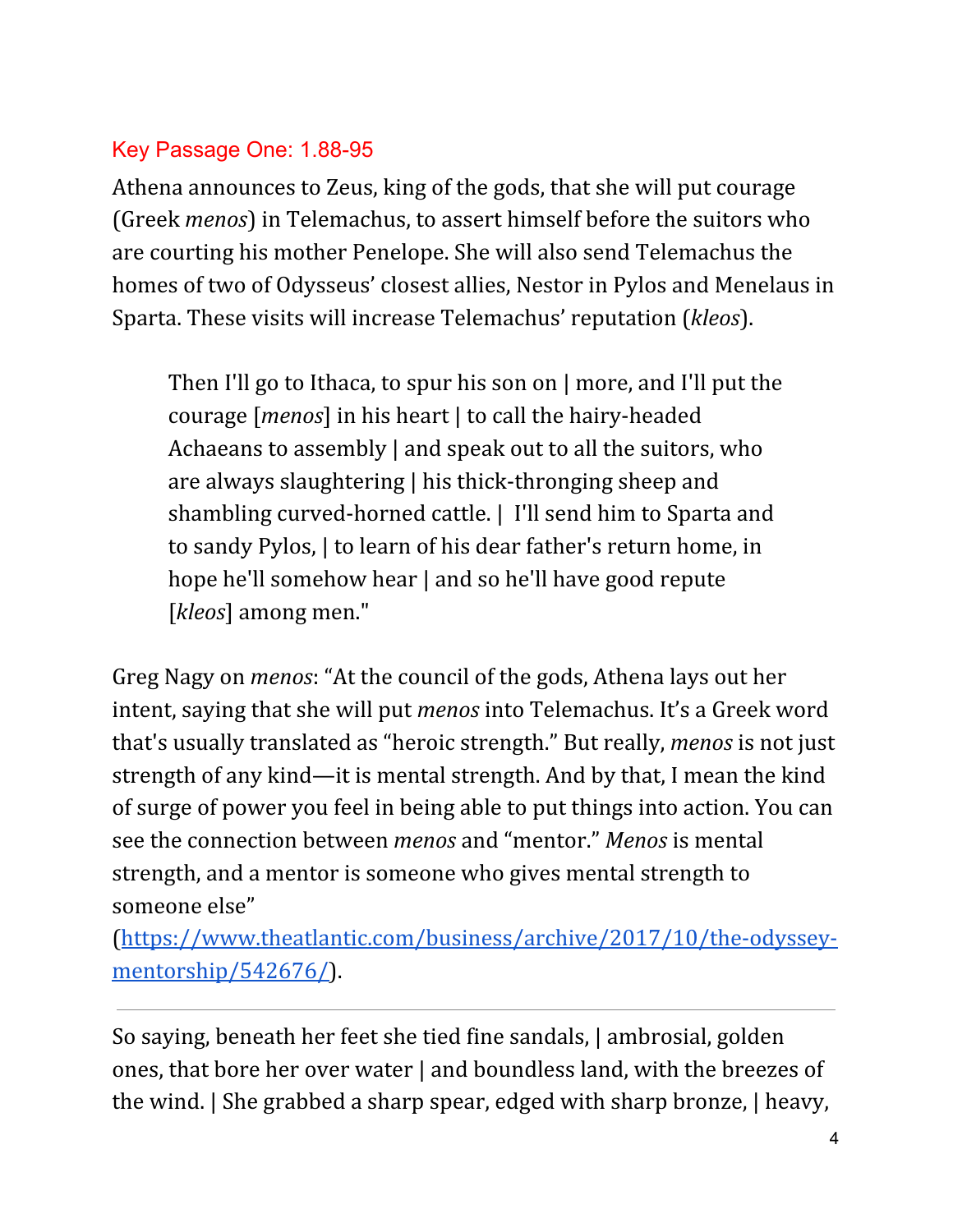long, and thick, with which she routs regiments of men,  $(100)$  | heroes against whom the great father's daughter bears resentment. | In a rush she came down from the peaks of Olympus, | and in the kingdom of Ithaca stood at the doorway of Odysseus,  $\vert$  at the courtyard's threshold. She held the bronze spear in her palm, | disguised as a stranger, the Taphian chief Mentes. | Next she found the manly suitors, who were then | amusing their hearts with pebbles in front of the gate, | sitting on hides of oxen that they'd killed. | They had heralds and deft henchmen, | some who mixed wine and water in mixing bowls,  $(110)$  while some, with sponges full of holes, cleaned | and set the tables and others cut up lots of meat.

#### Key Passage Two: 1.113-143

Telemachus has fantasies of his father's return to avenge himself against the suitors. And he shows Athena thoughtful hospitality.

Godlike Telemachus was first by far to see her, | for he sat among the suitors, dear heart grieving, | seeing in his mind his good father, in hope he'd come from somewhere,  $\vert$  make a scattering of the suitors throughout the house, and himself have honor and rule over his possessions. | Sitting among the suitors thinking this, he caught sight of Athena. | He made straight for the front doorway, displeased at heart | that a stranger stand a long time at the door. He stood close, | took her right hand, and accepted her bronze spear. | And, voicing winged words, he said to her: | "Welcome, stranger, you'll be treated kindly by us, then | when you've eaten supper, you can tell us what you need." | So saying, he led the way, and Pallas Athena followed. | When they were inside the lofty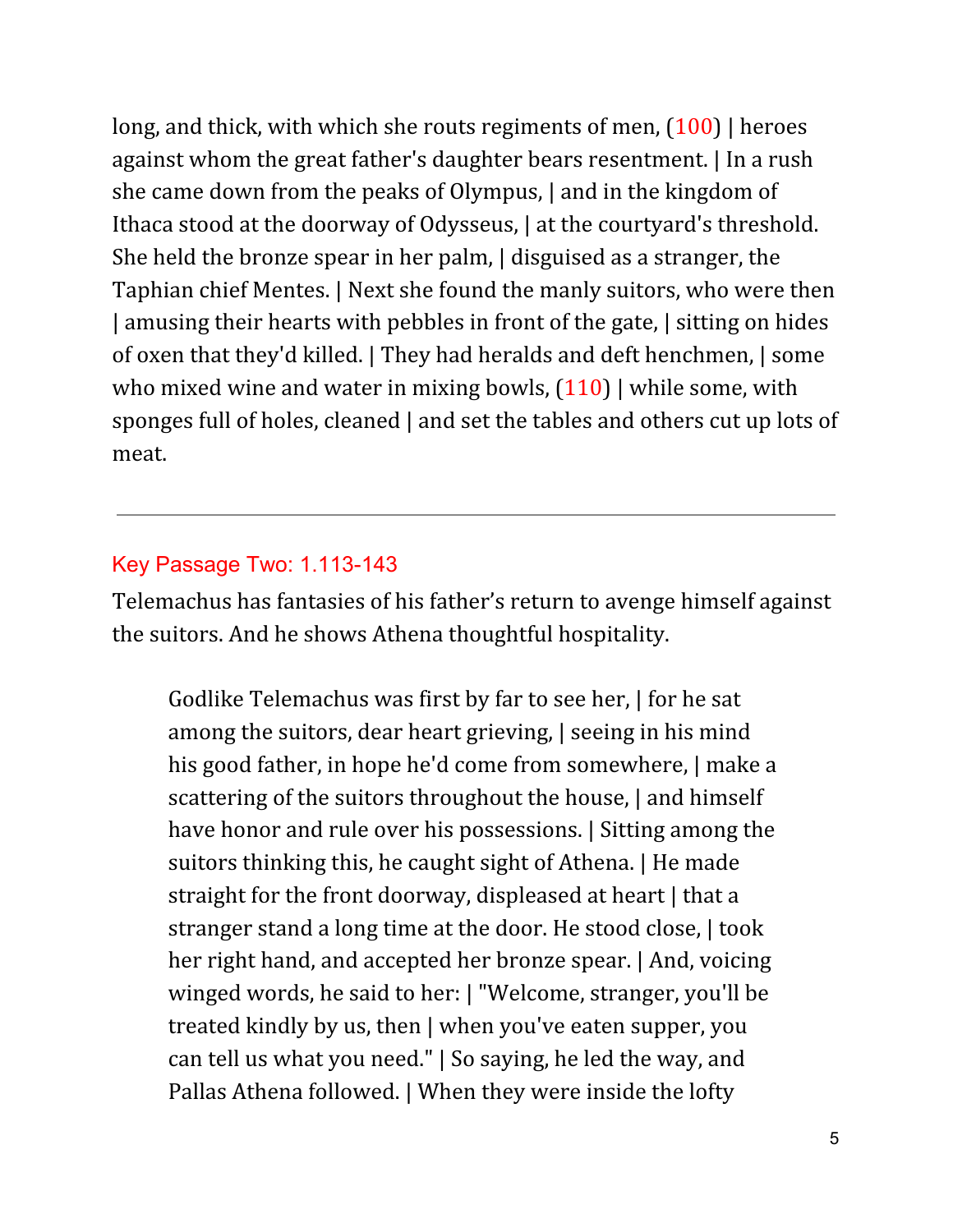dwelling | he stood the spear he carried against a tall pillar, | inside a well-wrought spear rack, where many spears | of steadfast Odysseus stood as well. | He led her to a fine ornamented chair, spread a cloth beneath her, | and sat her down. There was a footstool underneath her feet. | He set himself a variegated couch beside her, apart from the others,  $\vert$ the suitors, lest the stranger, distressed by the din | and coming among the haughty, not be satisfied with supper | and so he could ask her about his absent father. | A handmaid brought water for washing in a | fine golden pitcher and poured it above a silver basin | so they could wash, then pulled a polished table beside them. | A venerable housekeeper brought bread and set it before them | placing many foods on it, pleasing them from her stores. | A carver raised and placed before them platters of meats | of all kinds and put golden cups beside them. | A herald came often and poured wine for them.

Telemachus is practicing here the ancient Greek custom known as *xenia*, which we sometimes translated as "hospitality", though this word does not easily communicate all that *xenia* entails (whence the English word "xenophobia," the fear of foreigners or foreign customs). *xenia* could be translated as "foreign relations" in the sense that it was a custom practiced reciprocally among elite families in ancient Greece and even throughout the ancient Mediterranean world. It involved familiar gestures of hospitality (e.g. offering food, clothing, shelter) as well as an exchange of gifts. These gifts themselves often had a "pedigree" in the sense that they may have been handed down for generations across several families (see the silver bowl that Menelaus gives to Telemachus at *Odyssey* 15.111-119). Whoever happened to be the current possessor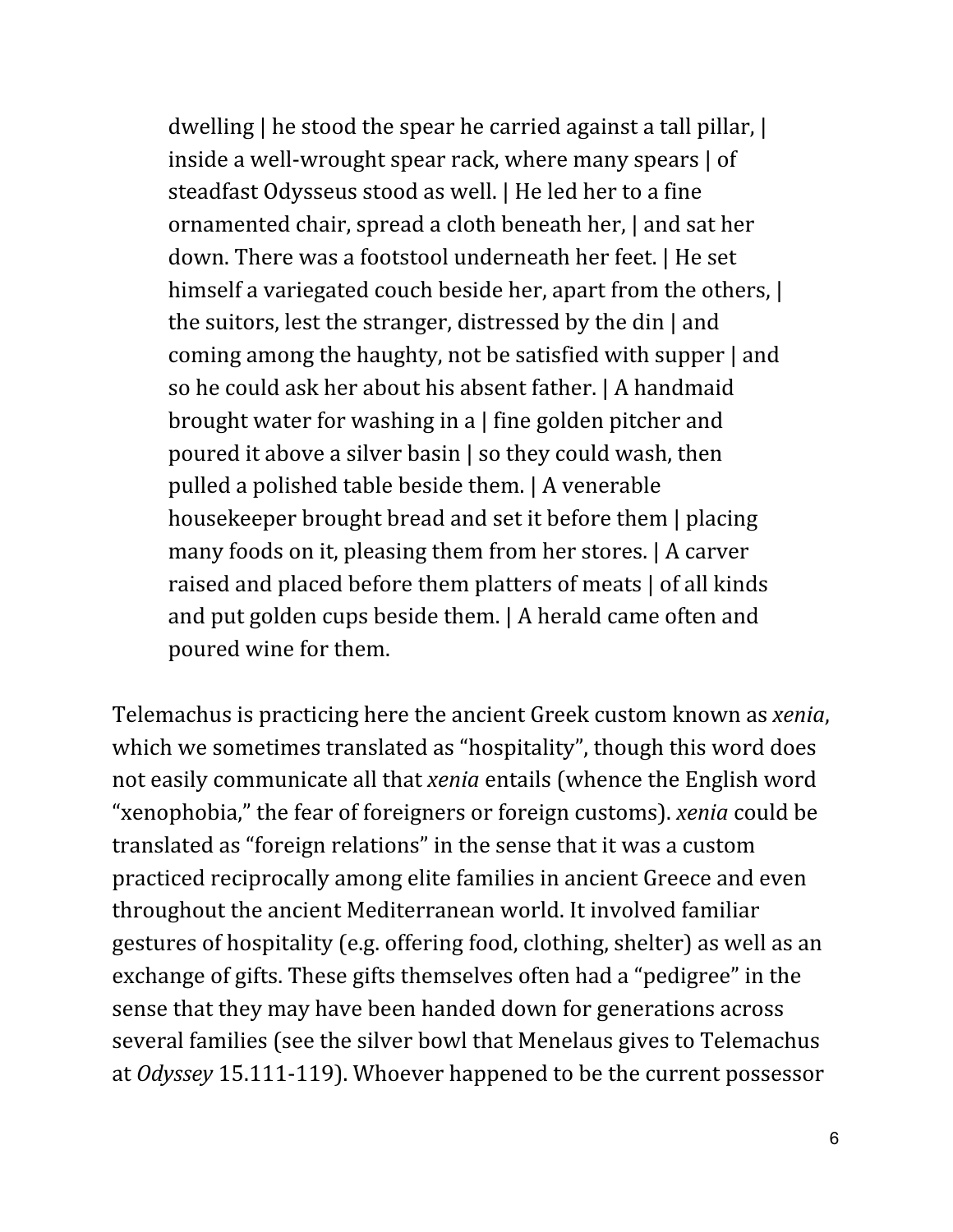of the gift could use the gift to signal his alliance with the giver of the gift and speak of the glory (*kleos*) of its past possessors. Ties of *xenia* were so important that they could be inherited and might even transcend the hostility that comes with being on opposite sides of a war (cf. the inherited *xenia* relationship between Diomedes and Glaucus in the *Iliad* 6.212-236).

Beyond the political elites it was important to show *xenia* to any and all strangers who came to one's community, as it demonstrated one's awareness of the trials faced by weary travelers and the vicissitudes of fortune (cf. Odysseus' speech to the suitor Antinous at *Odyssey* 17.415-444). The gods themselves were thought to take the disguise of beggars in order to test a community's commitment to *xenia* (cf. *Odyssey* 17.483-487).

Telemachus' exhibition of *xenia* to Athena-Mentes signifies at least his partial readiness to take over his father's household, as he is someone who is conscientious (he notices Athena before anyone else) and who is attentive to the needs of others. We might compare this readiness with *xenia* to a contemporary person's ability to "network" today.

In this scene Telemachus also fantasizes about his father's return. This fantasy will be made more vivid in the course of his mentoring from Athena (cf. *Odyssey* 1.321-322).

In came the manly suitors. Then, as they | sat down in rows on chairs and couches, | heralds poured water on their hands, | slaves heaped bread in baskets beside them, | and boys filled mixing bowls to the brim with drink. | They threw their hands on the good things laid ready before them.  $\vert$  Then after the suitors had dispatched desire for food  $(150)$  and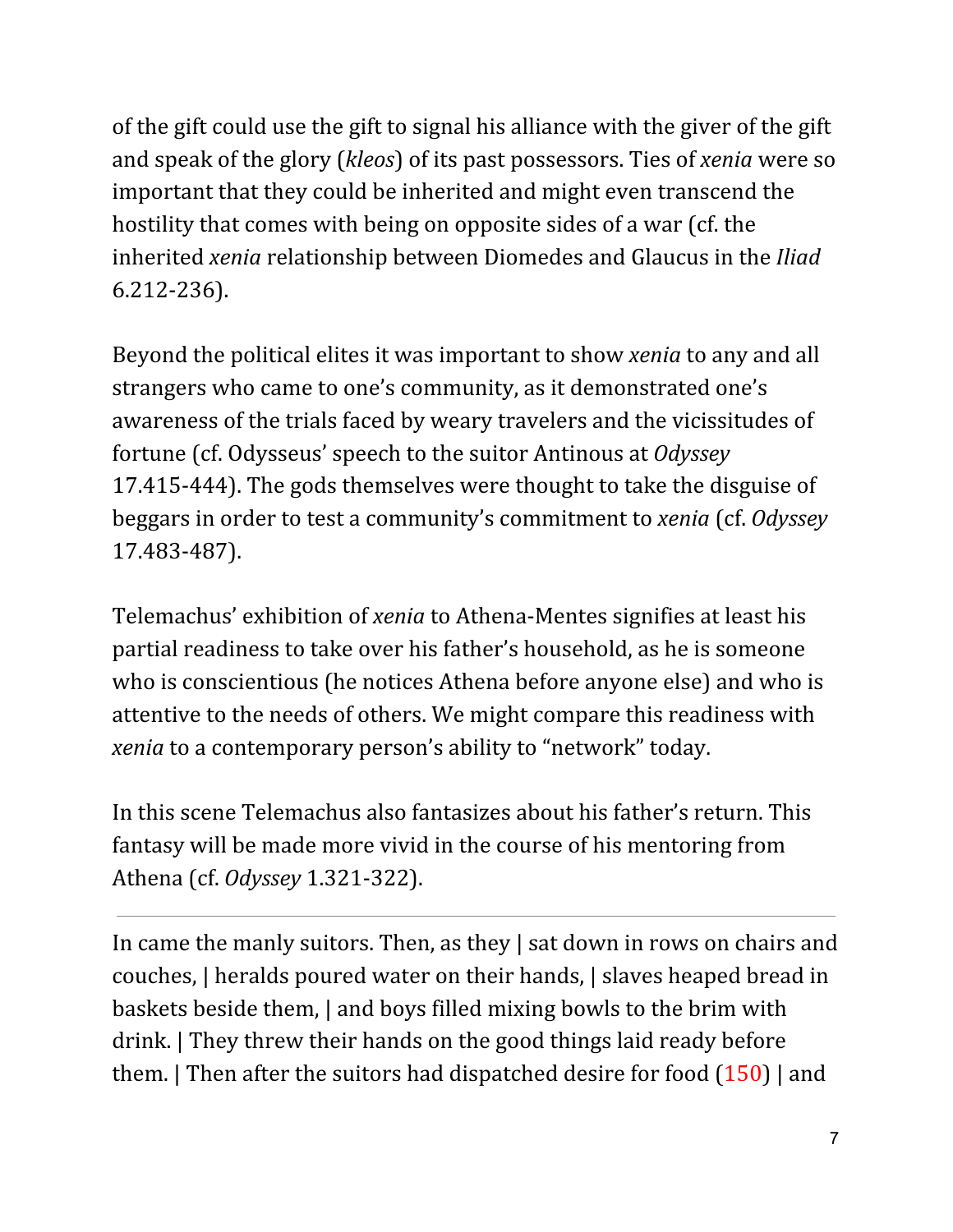drink, other things caught their minds' attention, | the performance and the dance, for they accompany a feast. | A herald placed a gorgeous cithara into the hands | of Phemius, who sang, under duress, for the suitors.

Playing the lyre, he began to sing beautifully, | but Telemachus said to bright-eyed Athena, | holding his head close so others couldn't hear him: | "Dear stranger, will you resent me for what I'm going to say? | These things, the cithara and song, interest them | easily, since they eat without payment the substance of another,  $(160)$  | of a man whose white bones rot somewhere in a storm, | lying on dry land or rolling in the waves of the sea.

### Key Passage Three: 1.163-177

Telemachus expresses doubt of Odysseus' return and then interrogates Athena-Mentes.

If they saw that one [Odysseus] returning home to Ithaca, | all would pray to be lighter on their feet | than to be richer in raiment and gold. | Now he's perished by an evil fate, and we have no | comfort, even if some earthly man | tells us he will come. His day of homecoming is done for. | But come, tell me this, and recount it exactly. | What man and from where are you? Where are your city and parents? | In what kind of ship did you arrive and how did sailors | bring you to Ithaca? Who did they claim to be? | For I don't at all think you reached here on foot. | And speak this truly to me, so I may know well | whether you're just visiting or are also a hereditary | guest-friend [*xeinos*], since many other men used to come to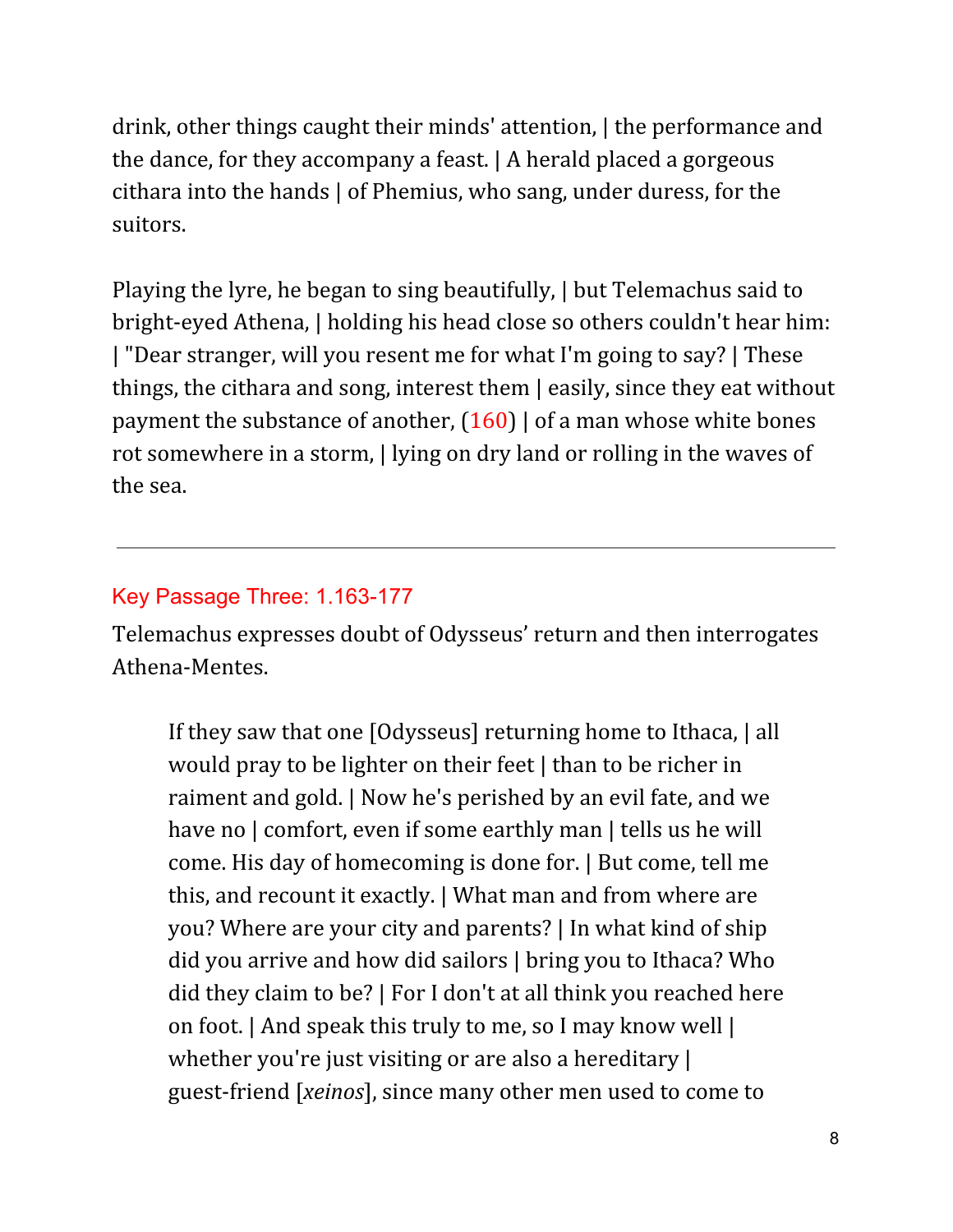our house | when that one too was one who had dealings with mankind."

Telemachus demonstrates a skepticism or caution about his father's return. While this may seem like childish despair, it is a trait that both Odysseus and Penelope exhibit, which marks them out as wise through their suffering. As such, they are less vulnerable to the duplicity and trickery of their enemies (or anyone who might try to take advantage of them).

Telemachus further demonstrates the networking aspect of *xenia* by trying to learn everything he can about Athena-Mentes, including whether he/she is a guest friend. Note also that what the translator has rendered as "hereditary guest-friend" is in Greek *patroios xeinos*, literally "a guest friend of my *father's*". This may be a good opportunity to point out the patriarchal nature of *xenia* and also raise questions about the extent to which contemporary networking (e.g., in business, politics, the tech world) is done primarily through male relationships, even inherited male relationships.

Bright-eyed goddess Athena said back to him: | "So then, I'll tell this to you quite exactly. | I claim I'm Mentes, son of skilled Anchialus, (180) | and I rule over the oar-loving Taphians. | I've come this way now with my ship and comrades, | sailing on the wine-dark sea to men of another language, | to Temese, after copper, and I bring gleaming iron. | My ship stands over there, in the country, away from the city, | in Rheithron harbor beneath wooded Neion. | We claim that we're hereditary guest-friends of each other | from of old. Just go and ask the old man, | hero Laertes, whom they say no longer comes | to town, but suffers misery on his farm far away,  $(190)$  with an old woman handmaid who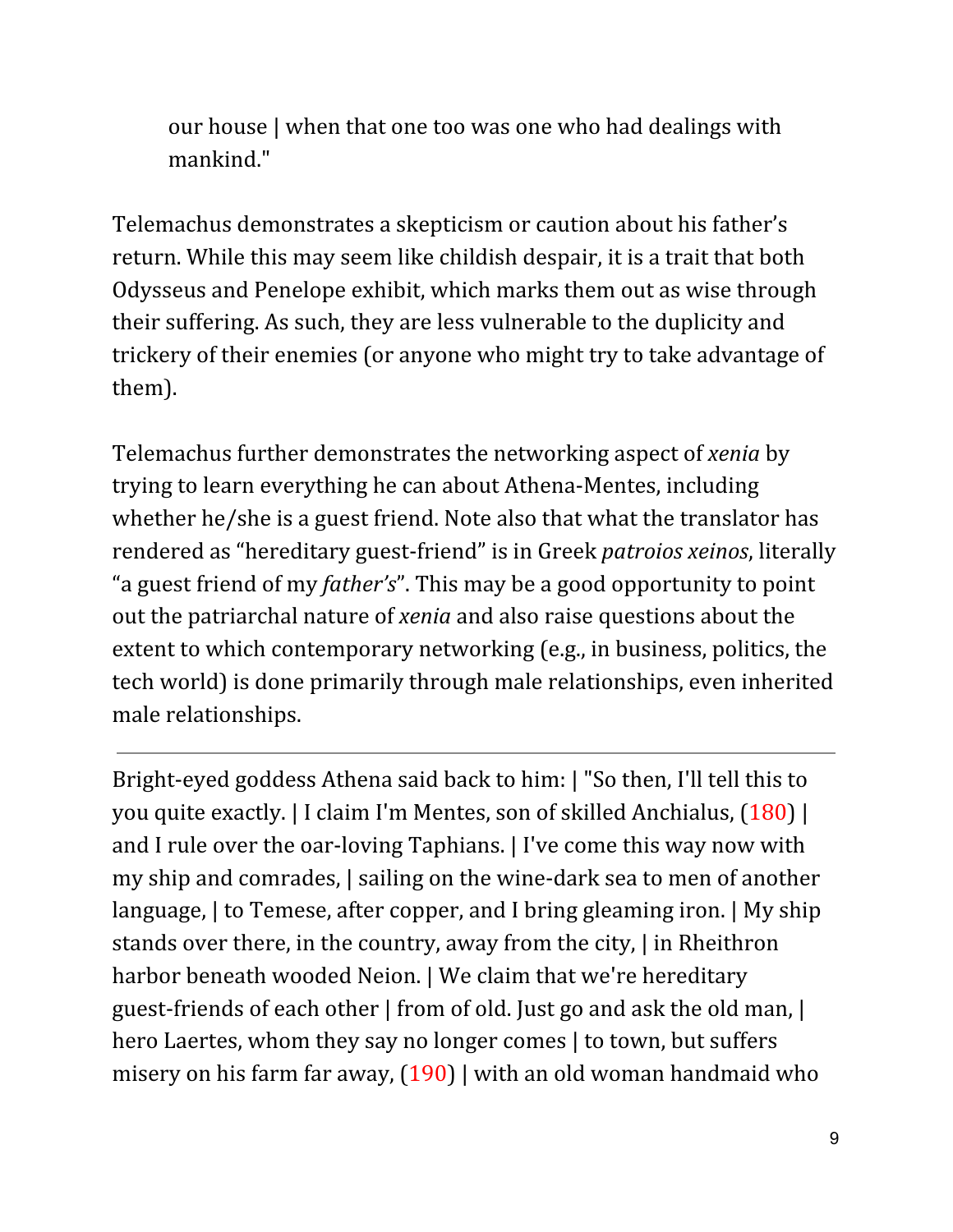puts food and drink | beside him whenever exhaustion takes hold of his limbs, | as he crawls up the hill of his wine-bearing plot.

#### Key Passage Four: 1.195-212

Athena-Mentes announces that Odysseus will be returning home and she raises the question of whether Telemachus is indeed Odysseus' son, noting their physical resemblance.

Now I've come, for they said your father was at home, | but, indeed, the gods impede him on his path. | For divine Odysseus has not yet died on land, | but still alive somewhere, he's held back by the wide sea | on a sea-girt island. Hard men hold him,  $\vert$  savages, who detain him against his will.  $\vert$  But I'll now prophesy to you, as the immortals | put it in my heart and as I think that it will happen, | though I'm neither a seer nor clearly know about birds of omen. | He surely won't be away much longer from his beloved | fatherland, not even if bonds of iron hold him. | Since he's resourceful, he'll figure out how to return. | But come, tell me this, and recount it exactly, | whether, big as you are, you're the son of Odysseus himself. | You're terribly like him in your head and fine eyes, | since we every so often got together with each other | before he went to Troy, where the rest | of the best of the Argives went in their hollow ships. | Since then, I've not seen Odysseus nor has he seen me."

Athena-Mentes gives Telemachus confidence in himself by drawing natural, hereditary comparisons between him and his father.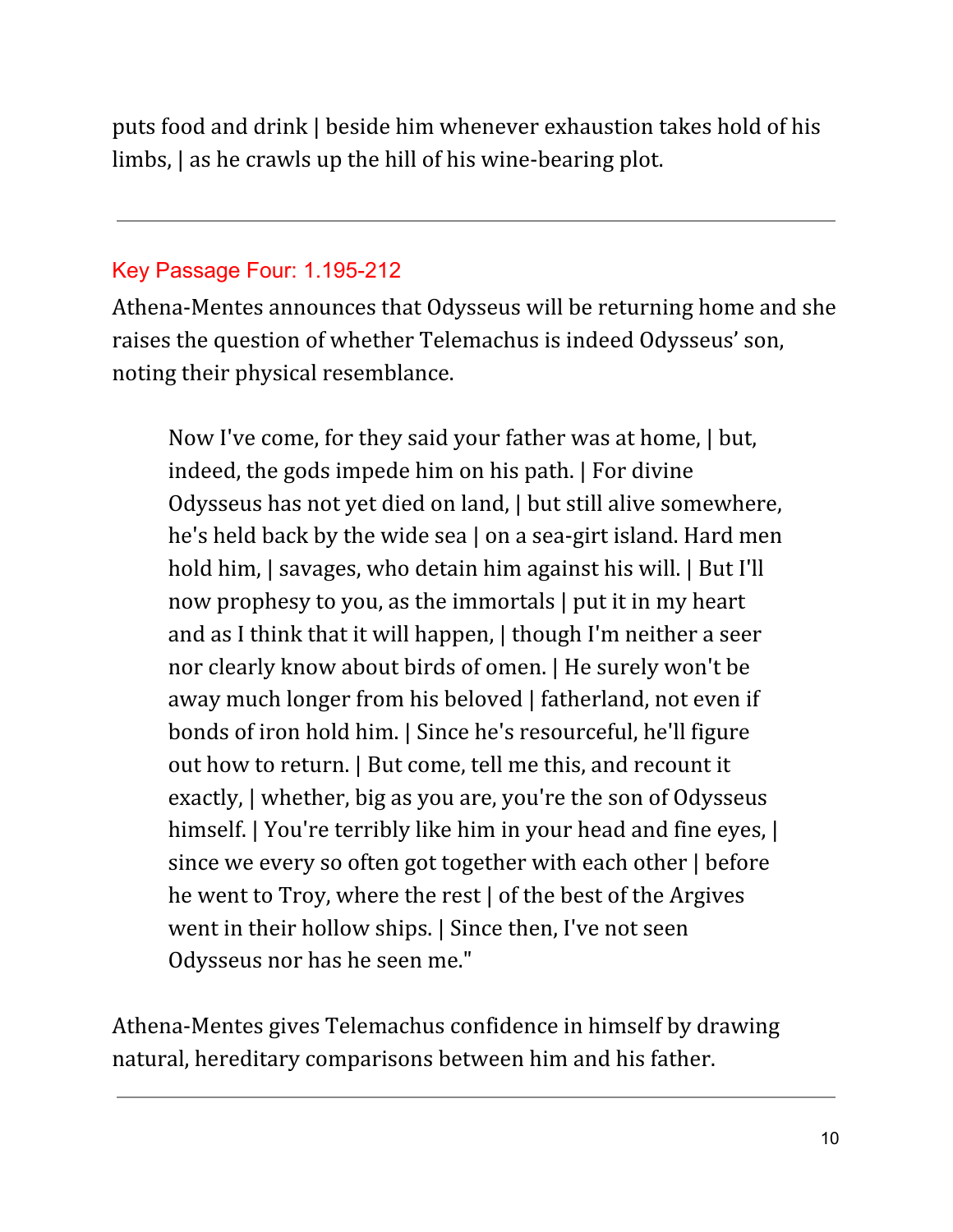Astute Telemachus said back to her in answer: | "Well then, I'll tell you, stranger, quite exactly. | My mother says I'm his, but I don't know, | for no one ever knows for sure his parentage. | Would that I were the blessed son of some man | whom old age came upon among his possessions. | But, he who's been the unluckiest of all men, | his they say I am, since you ask me about this." (220)

Bright-eyed goddess Athena said back to him: | "The gods did not establish your line to be nameless | hereafter, since Penelope gave birth to such as you. | But come, tell me this, and recount it exactly. | What meal, what gathering is this? What has it to do with you? | A banquet or a wedding, since this is not a meal hosted by many? | They seem to me to dine haughtily, like wantons, | throughout the house. Any sensible man who came to visit | would be outraged seeing these many shameful deeds!"

Astute Telemachus said back to her in turn: (230) | "Stranger, since you question me and ask about this, | once upon a time this house was going to be | rich and noble, when that man was at home. | Now the gods, scheming evil, have willed otherwise; | they've made him the most invisible of all | men. I wouldn't grieve so for him even if he'd died, | if he'd been tamed among his comrades in the Trojans' land | or in the hands of loved ones after he wound up the war. The Panachaeans would have made a grave mound for him | and he'd have won great fame hereafter even for his son. (240) | But now the Snatchers have snatched him without tidings. | He goes, unseen, unheard of, and has left me pain | and lamentation. But I don't only lament and grieve for him | now, since the gods have made other evil troubles for me, | for all the nobles who rule over the islands | of Doulichion, Same, and wooded Zacynthus, | and all who hold sway throughout rugged Ithaca, | all these woo my mother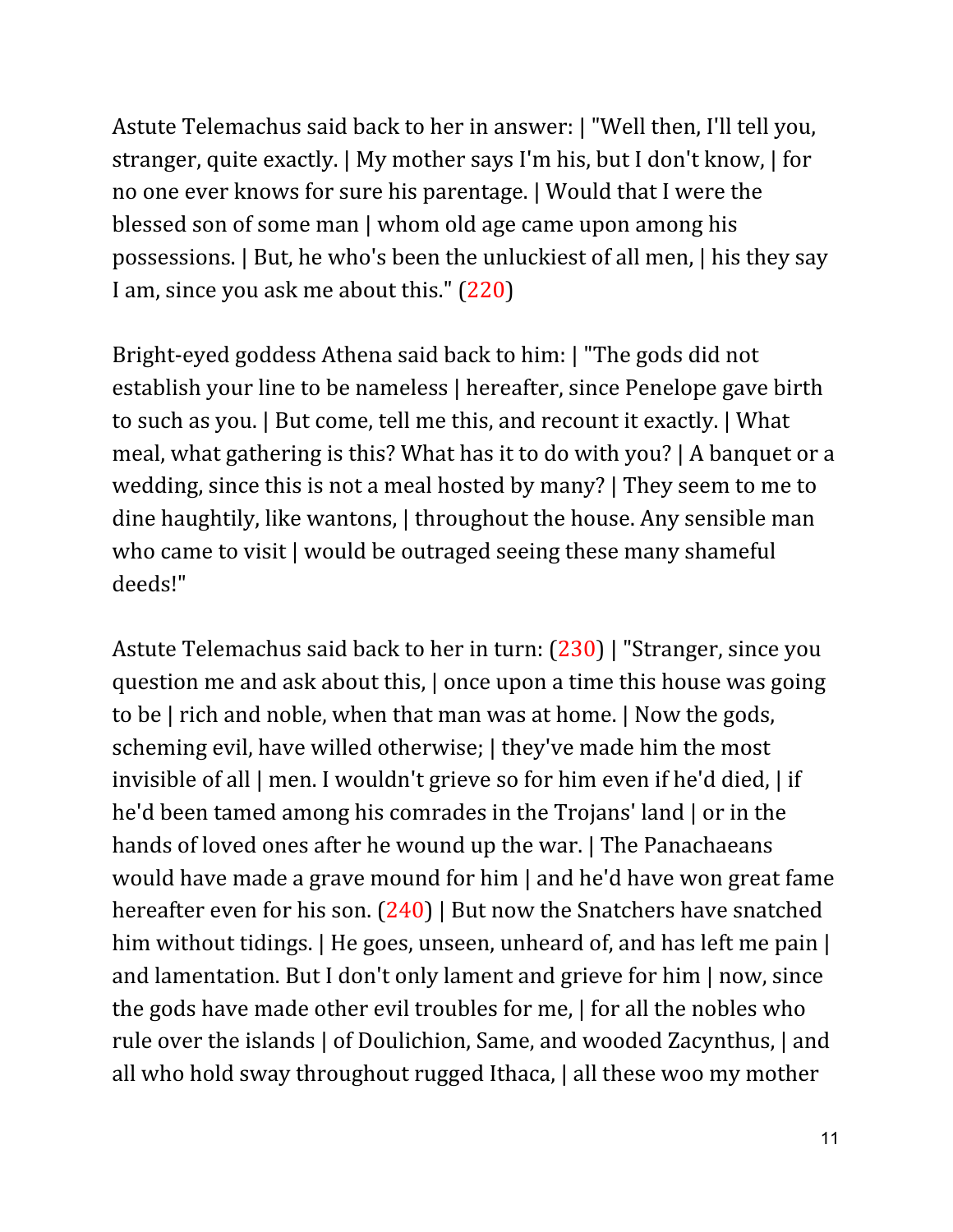and consume my house. | She neither refuses hateful marriage nor can make | an end of it. They, by their eating, are wasting away  $(250)$  | my house. Quite soon they'll smash me to pieces, too."

#### Key Passage Five: 1.252-305

Athena-Mentes activates Telemachus' sense of shame (in Greek *aid*ō*s*) by pointing out how he is falling short of the nature he has inherited from his father, and she gives him specific instructions for dealing with the suitors.

Finding this intolerable, Pallas Athena said to him: | "Humph! You fall far short of absent Odysseus, | who'd lay his hands on shameless suitors, | if he came and stood now in the front door | of his home, holding a helmet, a shield and two spears, as he was when I first saw him | drinking and enjoying himself in our house, | on his return from Ephyre and Ilus Mermerides. | For he'd gone there in a swift ship | searching for a man-killing drug, to have it | to rub on bronze-tipped arrows. Ilus didn't | give it to him, since he feared the gods who are forever, | but my father gave it to him, for he loved him terribly. | Should such an Odysseus engage the suitors, | all would be bitterly betrothed and swiftly doomed. | But indeed, these things lie on gods' knees, | whether he'll return, and make them pay in his palace, | or he won't. I urge you to consider | how to drive the suitors out of the palace. | Come now, hear and heed my words. | Tomorrow, call the Achaean heroes to assembly, | declare your will to all, and the gods will be witnesses to it. | Order the suitors to disperse to their own places, | and order your mother, if her heart moves her to marry, | to go immediately to her powerful father's great palace. | They'll arrange the wedding and assemble many bride gifts, | just as many as should follow a dear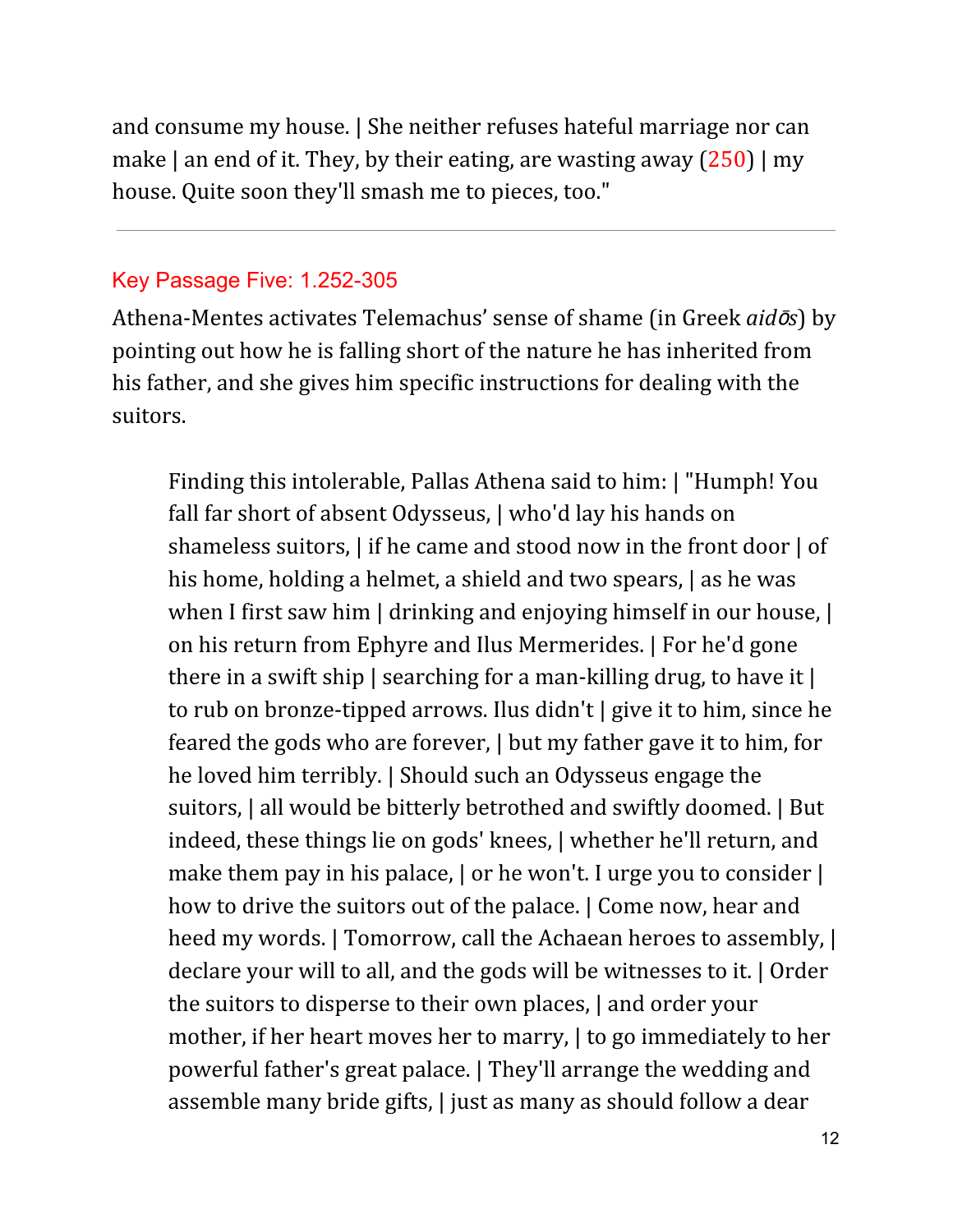daughter. | I'll advise you shrewdly, if you'll trust me. | Rig a ship, the best you can, with twenty oars, | and go inquire about your father, so long on his way. | Perhaps some mortal may tell you, or you may hear a rumor | from Zeus, which very often carries news to men. | First go to Pylos and ask divine Nestor, | and from there go to Sparta, to blond Menelaus, | for of the bronze-clad Achaeans he was last to come home. | If you hear of your father's survival and return, | though you'd be impoverished, you should still hold out a year, | but if you hear he's dead and no longer alive, | you should then return to your beloved fatherland, | pile up a barrow for him on which to pay his last rights, | as many, very many, as are fitting, and give your mother to a husband. | But once you've carried these things out and done them, | consider then in your mind and heart | how to slay the suitors in your palace | by guile or openly. You must not in any way indulge | in childish ways, since you're no longer of an age for that. | Haven't you heard what kind of fame divine Orestes won | among all mankind, after he slew his father's killer, | cunning Aegisthus, who'd slain his famous father? | You too, my friend, for I clearly see you're big and handsome, | be staunch, so those born after will speak well of you. | But I'll go down to my swift ship and comrades, | who are likely quite impatient waiting for me. | Keep this in your mind and heed my words."

Athena-Mentor models proper behavior for Telemachus by using the traditional story of Orestes, who slayed his father's (Agamemnon) murderer Aegisthus, after Aegisthus had seduced Orestes' mother, Clytaemnestra, while Agamemnon was away leading the Trojan War.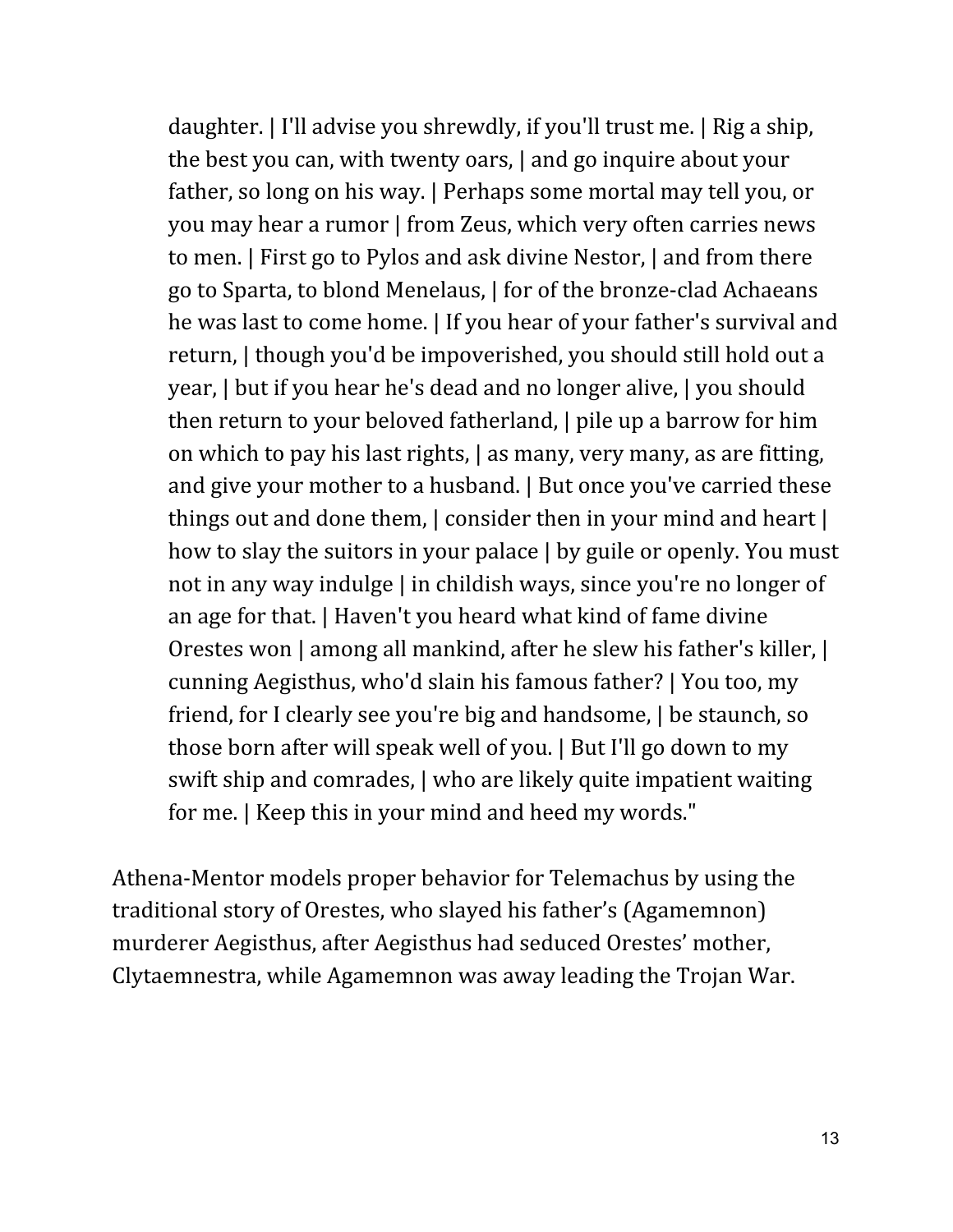#### Key Passage Six: 1.306-313

Telemachus acknowledges the kind (=fatherly) intention behind Athena-Mentes' admonition and instruction, and he continues to perform gestures of *xenia* to her, promising a gift to her.

Astute Telemachus said back to her in answer: | "Stranger, truly, you say these things with kindly thought, | like a father to his son, and I will never forget them. | But come now, stay a while, though you're eager for your journey, | so that bathed and with dear heart at ease, | you'll go to your ship glad at heart, with a gift, | a precious, very fine one, that you'll have as a keepsake | from me, the kind dear guest-friends give to guest-friends."

Then bright-eyed goddess Athena answered him: | "Detain me now no longer, as I do want to be on my way. | Whatever gift your dear heart bids you give me, | give it, to be taken home, on my way back, | and pick a very fine one. You'll get one worth it in exchange."

#### Key Passage Seven: 1.319-324

Telemachus observes Athena-Mentes' departure and realizes that he has been visited by a divinity.

"So saying, bright-eyed Athena departed, | as a bird flies up and away, and she put in his heart | confidence and courage [*menos* again!], and caused him to think of his father | even more than before. When he thought it over in his mind | he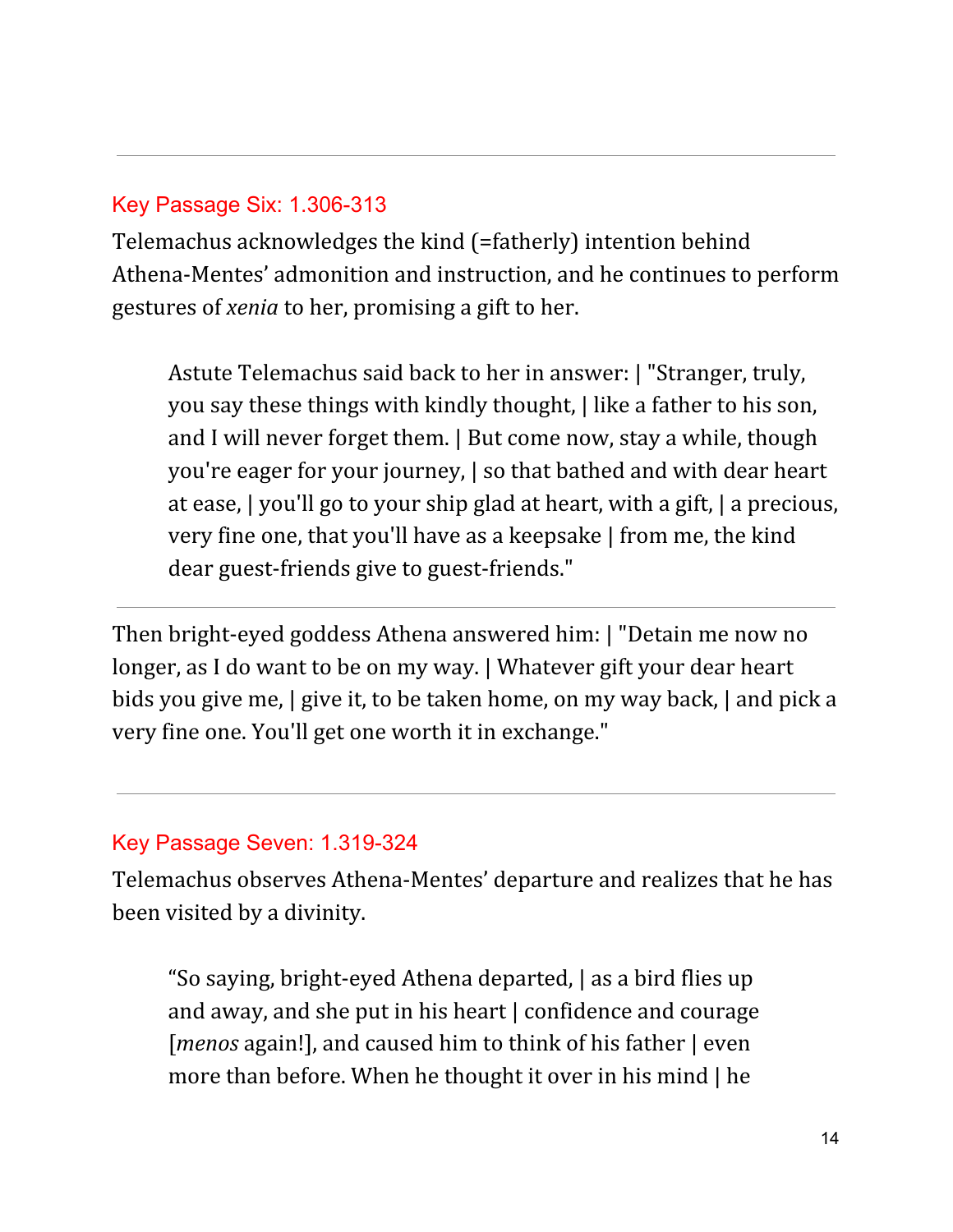was astounded in his heart, for he supposed it was a god. | The godlike man at once approached the suitors."

Athena-Mentes' placement of courage (*menos*="mental activation") into Telemachus has caused him to envision his father's return even more than before (cf. his fantasy of his father's revenge on the suitors when Athena first encounters him, *Odyssey* 1.115-117).

Telemachus' awareness of Athena-Mentes' divinity sharply contrasts with that of the suitors, who regularly fail to heed prophecies or notice the involvement of the gods. They fail to "read the writing on the wall," as it were. They are referred to by the poet as *n*ē*pioi* (*n*ē*pios*, in the singular), which means "disconnected in a social, religious, or moral way." After his maturation process Telemachus by contrast will later acknowledge that he had been *n*ē*pios*, but is no longer (for more on the significance of the word *n*ē*pios*, see the work of Susan Edmunds: <https://chs.harvard.edu/CHS/article/display/6444>).

The far-famed singer sang to them, and they sat | listening in silence. He sang of the Achaeans' | sad return from Troy, that Pallas Athena imposed. | From an upper chamber, Icarius' daughter, prudent Penelope, | heard in her heart his wondrous song. | She descended her home's high staircase, (330) | not alone, but two handmaids followed with her. | When the woman divine reached the suitors, | she stood beside a column of the densely-built roof, | holding a shiny veil against her cheeks, | and a devoted handmaid stood on either side. | Then, in tears, she said to the godlike singer:

"Phemius, since you know many other things that enchant mortals, | the deeds of men and gods that singers celebrate, | sing one of those, as you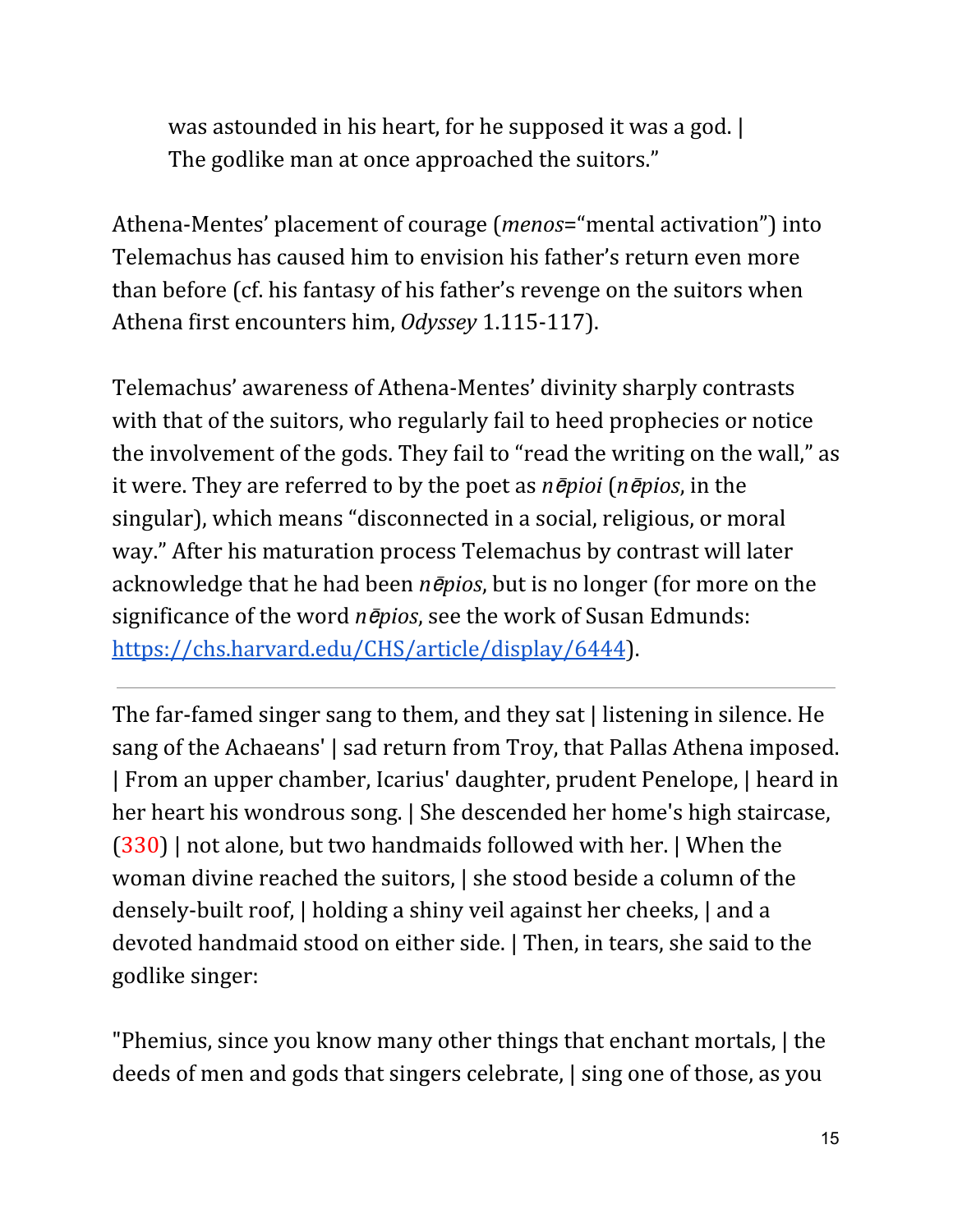sit beside them, and let them drink | their wine in silence. Cease this sad song (340) | that ever distresses the dear heart in my chest, | since sorrow not to be forgotten comes especially upon me, | for I always long for such a head, when reminded of my husband, | whose fame is wide from Hellas to the middle of Argos."

#### Key Passage Eight: 1.346-359

Telemachus "owns the room." In his first act since his encounter with Athena-Mentes, Telemachus asserts his preeminence (*kratos*) over the household by admonishing his mother Penelope for complaining about the singer Phemius' choice of song.

Astute [*pepnumenos*] Telemachus said back to her in turn: | "My mother, why do you begrudge the trusty singer | entertaining whatever way his mind is spurred? Singers | are not at fault, but Zeus is probably to blame, who gives | to men who work for bread, to each one, however he wishes. | This one's singing Danaans' evil doom is no cause | for reproach, for people more applaud the song | that's newest to float about the hearers. | Let your heart and soul endure the hearing of it. | For Odysseus was not the only one to lose his day of homecoming | in Troy, but many other men also perished. | So go into the house and tend to your own work, | the loom and distaff, and bid your handmaids | go about their work. Speaking [*mythos*] is of concern to men, | to all, especially to me, for the power in this house is mine."

The word being translated here as "astute" is *pepnumenos*, which is the perfect participle of the verb, *pepnumai*, "to be conscious, in full possession of one's faculties" (*LSJ*). It may also be a "diachronic etymology" that means something along the lines of "having had *menos*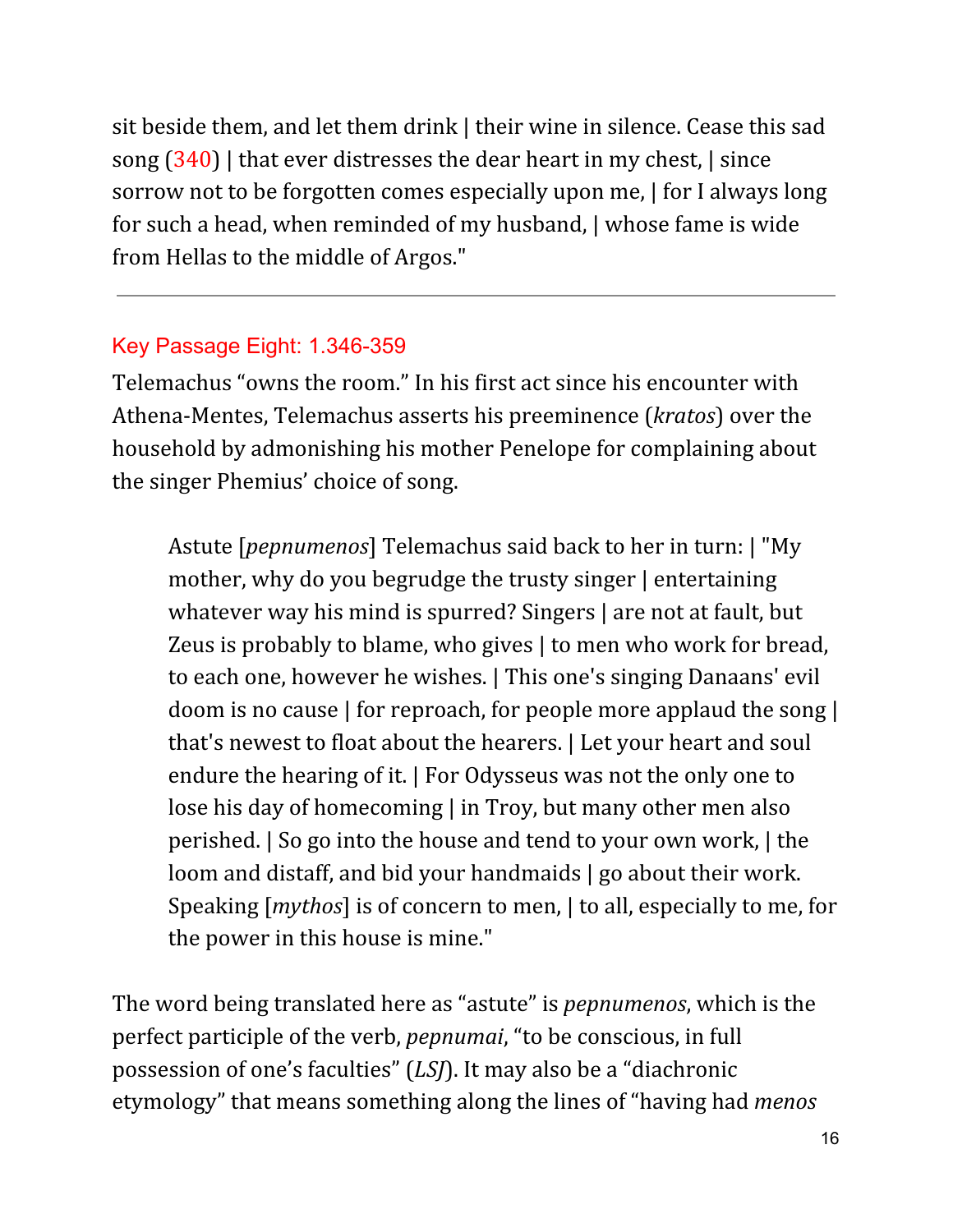(note the ending of the word) breathed into him (from Athena)" (see [https://kosmossociety.chs.harvard.edu/?p=45054\)](https://kosmossociety.chs.harvard.edu/?p=45054).

Telemachus' self-assertion here requires that he simultaneously clarify gender roles: it is Penelope's place to focus on weaving fabrics for the household, while it is the responsibility of *men* to engage in speech (*mythos*; on which see Clark, M. 2001. "Was Telemachus Rude to His Mother? *Odyssey* 1.356-59" *Classical Philology* 96.4: 335-354).

Astonished, she went back to the house,  $(360)$  | for she put in her heart the astute words of her son. | When she'd gone up to the upper floor with her handmaid women,  $\vert$  she then wept for Odysseus, her beloved husband, | until bright-eyed Athena cast sweet sleep upon her eyelids.

The suitors raised an uproar throughout the shadowy palace, | and all prayed to lie in bed beside her.

### Key Passage Nine: 1.368-380

Following Athena's instructions, Telemachus continues to assert his authority over his house by criticizing the suitors for preying upon Odysseus' resources, and he announces an assembly on the following day (Ithaca has not had an assembly since Odysseus left for Troy twenty years ago). He then threatens the suitors with death.

Then astute Telemachus was first to speak among them: | "Suitors of my mother, with your arrogant wantonness, | let's now enjoy our feasting, and let there be no uproar, | since it is a fine thing, listening to a singer | such as this one is, in voice just like the gods. | But at dawn let's go and sit down in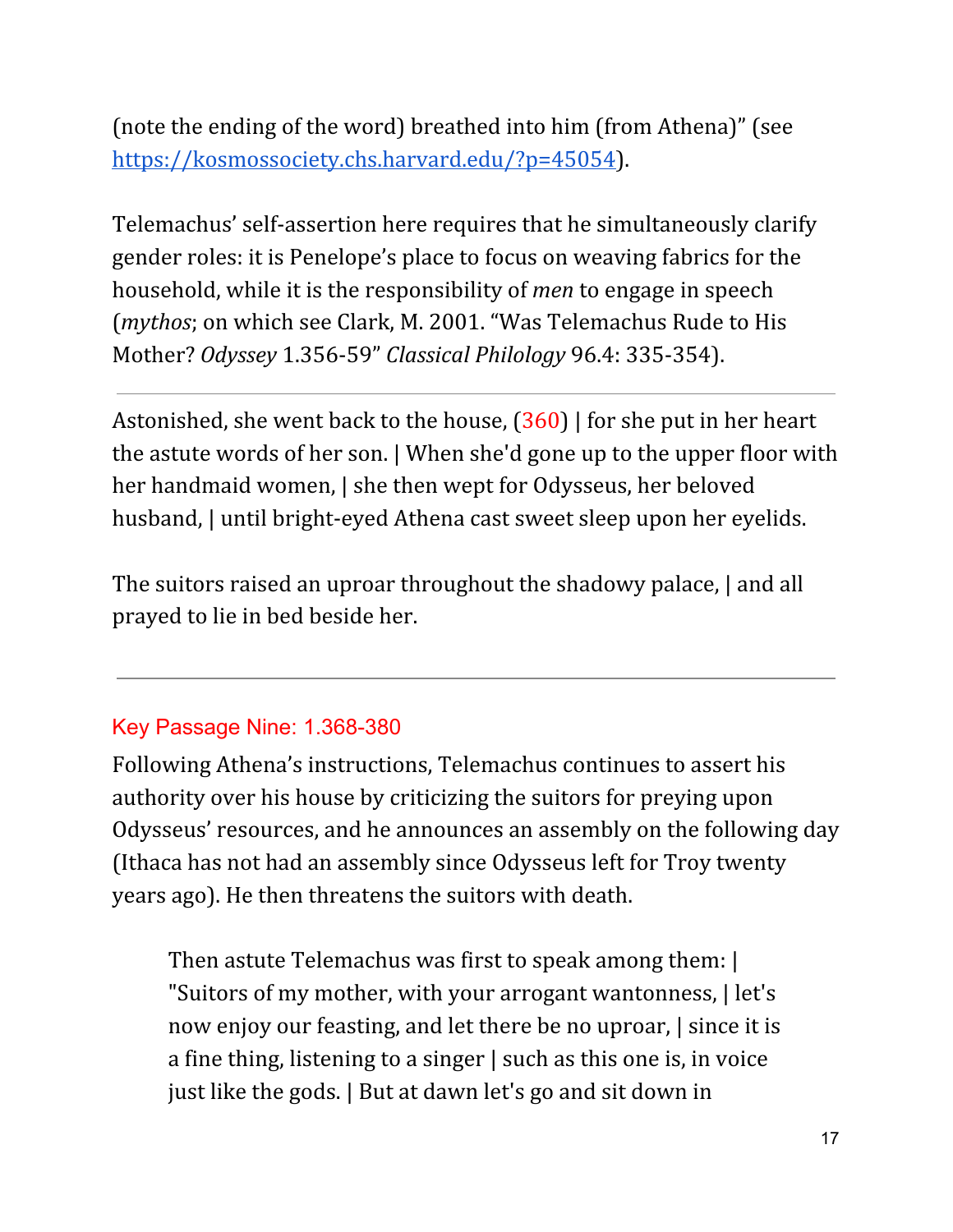assembly, | all of us, so I may declare outright my will to you, | that you leave my palace. Find other meals, | and eat your own possessions, and take turns at your houses. | But if this seems more desirable and better to you, I to destroy one man's substance without compensation, | then consume it. I'll cry out to the everlasting gods, | in hope that somehow Zeus grant that there be deeds of requital. | Then, without compensation, inside this house you'll perish!"

So said he, and all bit their lips and marveled | at Telemachus, because he spoke undaunted.

Eupeithes' son Antinous said back to him: | "Telemachus, it must be that the gods themselves teach you | to be a bold talker and to speak undaunted. | Let Cronion not make you king in sea-girt Ithaca, | which is hereditary to your family!"

Astute Telemachus said back to him in turn: | "Antinous, even if you'll be offended by what I say, | I'd be willing to take this for myself, if Zeus should give it. (390) | Do you think this the worst thing in the world that can happen? | For there's nothing bad in being king. Suddenly, one's house | becomes wealthy and oneself more esteemed. | But, there are indeed Achaean kings, and also many | others in sea-girt Ithaca, young and old, | any of whom may have this, once divine Odysseus has died. | But I'll be lord of our house and of the slaves | whom divine Odysseus took by pillage for me!"

Polybus' son Eurymachus said back to him in turn: | "Telemachus, indeed, these things lie on gods' knees, (400) | whichever Achaean will be king in sea-girt Ithaca, | but may you yourself have your property and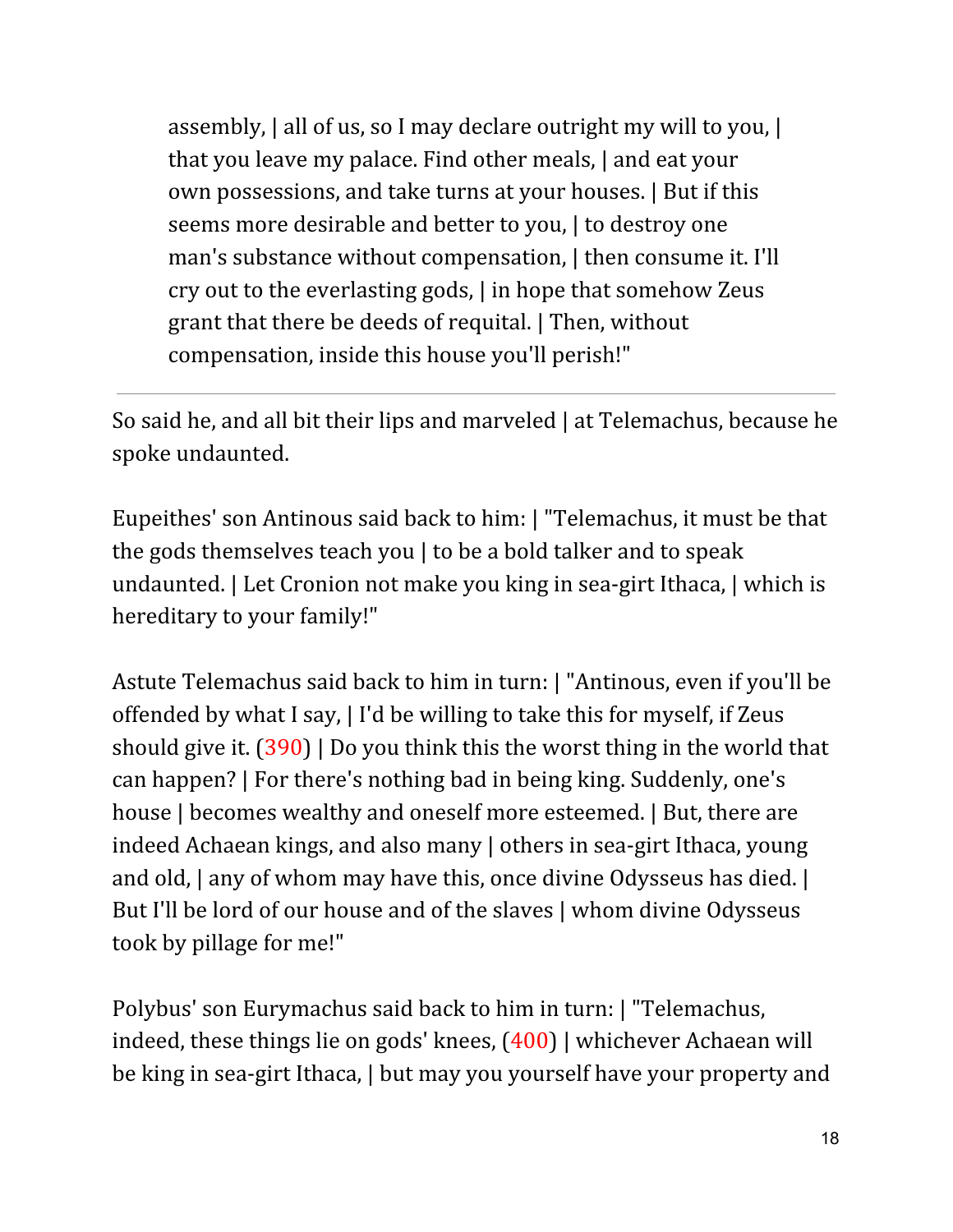rule over your house. | For let the man not come, to take by force against your will | your property from you, while Ithaca is still a place to live in. | But I want to ask you, most noble sir, about the stranger. | This man, where is he from, from what country does he claim to be, | where is his father's farm and family, | and did he bring some news of your father's coming, | or did he come here wanting to do business of his own? | How quickly he sprang up and left and didn't hang around (410) | to be recognized, for he seemed nothing like a coward to my eye."

#### Key Passage Ten: 1.413-420

Even though Telemachus has had assurances from Athena-Mentes (whom he recognizes as a divinity) that Odysseus is coming home, he pretends to the suitor Eurymachus that he doubts Odysseus' return and he claims that Mentes is merely a family friend.

Astute Telemachus said back to him in turn: | "Eurymachus, my father's return home is surely done for. | So, I neither believe news, if it comes from anywhere, | nor attend to prophecy, whatever my mother | may ask about when she calls a prophet to our hall. | This stranger is of my father's family friend from Taphos | and claims he's Mentes, son of wise Anchialus, | and that he rules the oar-loving Taphians." | So said Telemachus, but in his heart he recognized the immortal goddess."

Telemachus here is exhibiting Odysseus' (and Penelope's) ability to be wily or "of many turns" (*polytropos*; cf. *Odyssey* 1.1) by saying one thing but knowing another, in order to get the advantage over his enemies.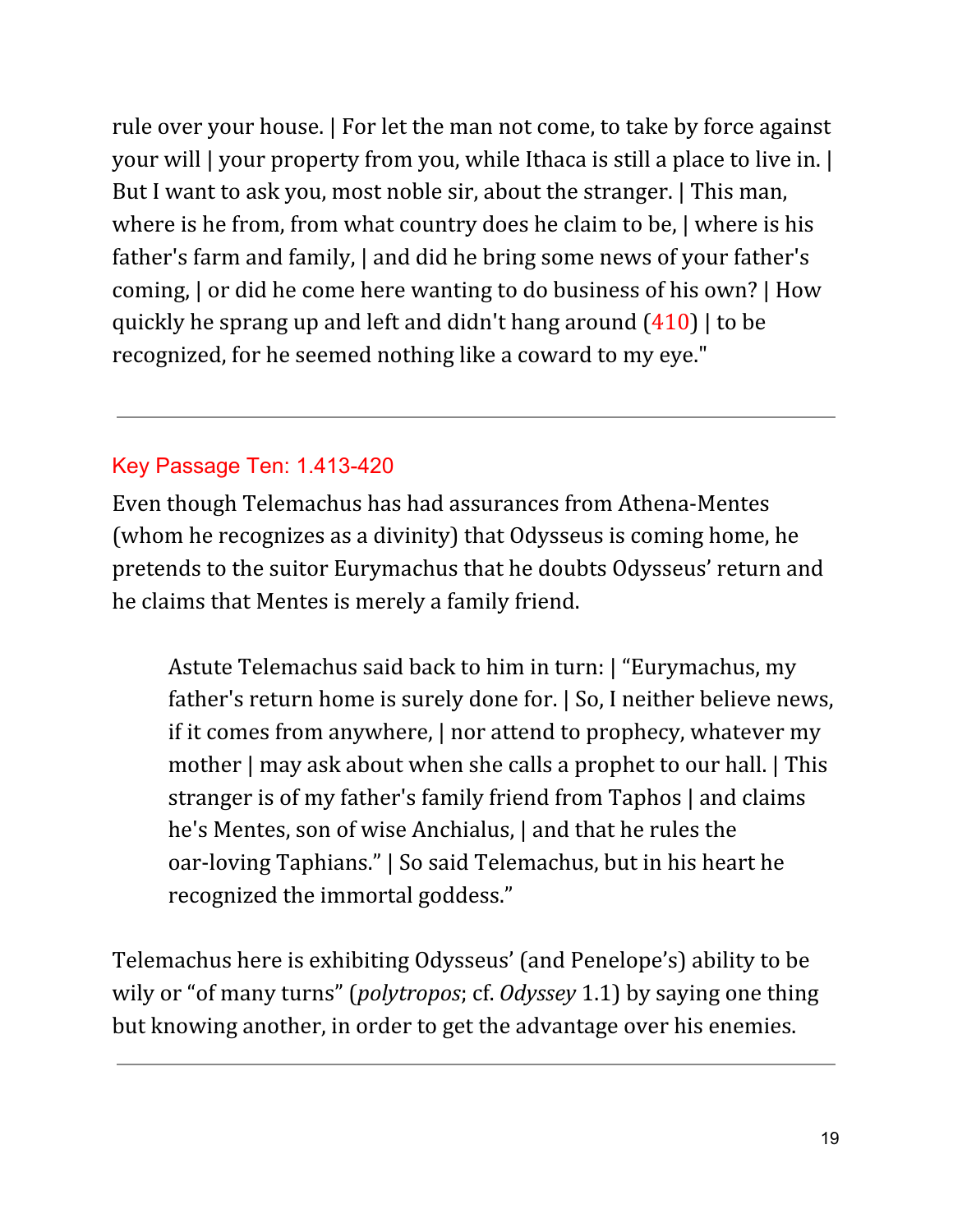Turning to dancing and delightful song, | they enjoyed themselves and waited for evening to come. | Dark evening came upon them as they enjoyed themselves. | Then each went home to rest. | Telemachus, where a chamber had been built for him | in an open place high above the gorgeous courtyard, | went to bed, and in his mind he pondered many things. | Devoted Eurycleia, daughter of Ops Peisenorides, | carried burning torches by his side. | Laertes had bought her with his own possessions once upon a time,  $(430)$  when she was still in the bloom of youth. He'd given twenty oxen, | and in his palace valued her as equal to his devoted wife, | but he avoided his wife's anger and never took her to bed. | She carried burning torches by his side. Of the bondswomen, | she had loved him the most and nursed him when he was little. (435) | He opened the door of the carefully made room, | sat down on the bed, took off his soft tunic, | and dropped it into the crafty old woman's hands. | Smoothing and folding his tunic, | she hung it on a peg beside the perforated bedframe,  $(440)$  | made her way from the room, pulled the door closed | by its silver handle, and shot the bolt by its strap. | There through the night, wrapped in sheep's wool, | he considered in his mind the path Athena had shown him.

## Scroll Two

When early-born rose-fingered Dawn appeared, | Odysseus' beloved son arose from bed, | put on his clothes, slung a sharp sword around his shoulder, | tied fine sandals beneath sleek feet, | and made his way from the bedroom looking like a god. | At once he bid his clear-voiced heralds | to summon to assembly the hairy-headed Achaeans. | They summoned, and they assembled very quickly. | Then after they assembled and were together, | he made his way to the assembly holding a bronze spear in his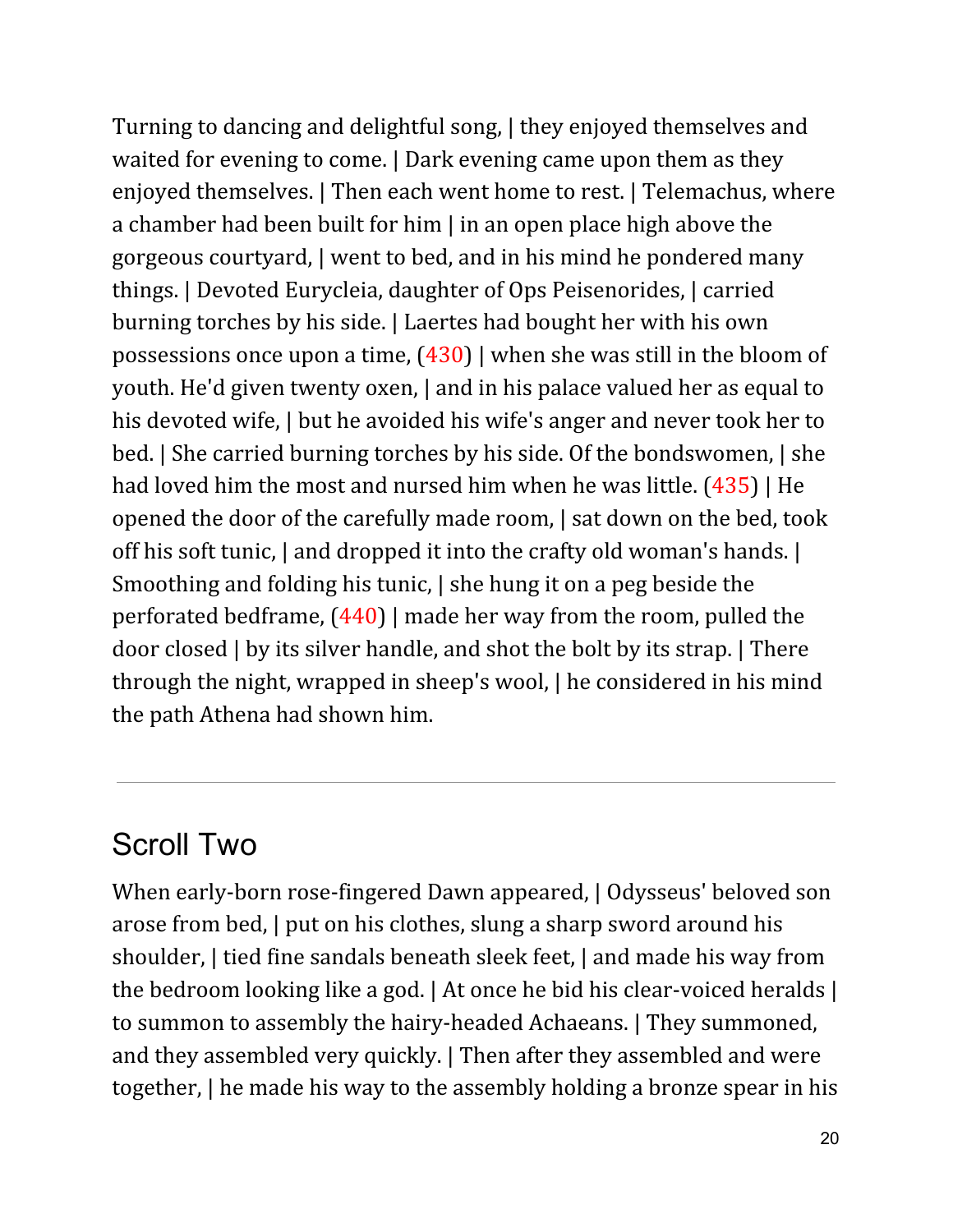palm, (10) | not alone; flashing-footed dogs followed with him. | Athena poured abundant grace upon him, | so all men gazed at him as he approached. | He sat in his father's seat as the old men gave way. | The hero Aegyptius, who was bent with old age | and had seen countless things, was the first of them to speak, | for his beloved son had gone with godlike Odysseus | in the hollow ships to fine-foaled Ilium, | the spearman Antiphus, whom the savage Cyclops killed | in his hollow cave, the last he made a meal of.  $(20)$  | He had three others, and while one, Eurynomus, consorted | with the suitors, the other two always kept their father's farm, | but even so, in grief and lamentation, he did not forget him. I Shedding tears for him, he spoke and said:

"Hear me now, Ithacans, hear what I say! | Neither an assembly or session of ours has ever occurred | from when divine Odysseus left in his hollow ship. | Who's gathered us this way now? On whom has such a need come, | either of the young men or of those who are older? | Or has he heard a message of the army on the way,  $(30)$  which he might clearly tell us, that he'd heard before us? | Or does he declare and speak about some other public matter? | He seems a good one, a blessed one, to me. Would that Zeus | accomplish good for him, whatever he has on his mind."

So said he, and Odysseus' dear son rejoiced at the omen, | and did not stay seated long. He meant to speak, | and stood in the middle of the assembly. The herald Peisenor, | wise in astute counsel, put a scepter in his hand. | Then he addressed the old man first and said to him:

"Old man, this man is not far off, as you'll soon know yourself.  $(40)$  | I'm the one who gathered the men, and sorrow comes especially to me. | I neither heard any message of an army on the way | that I could tell you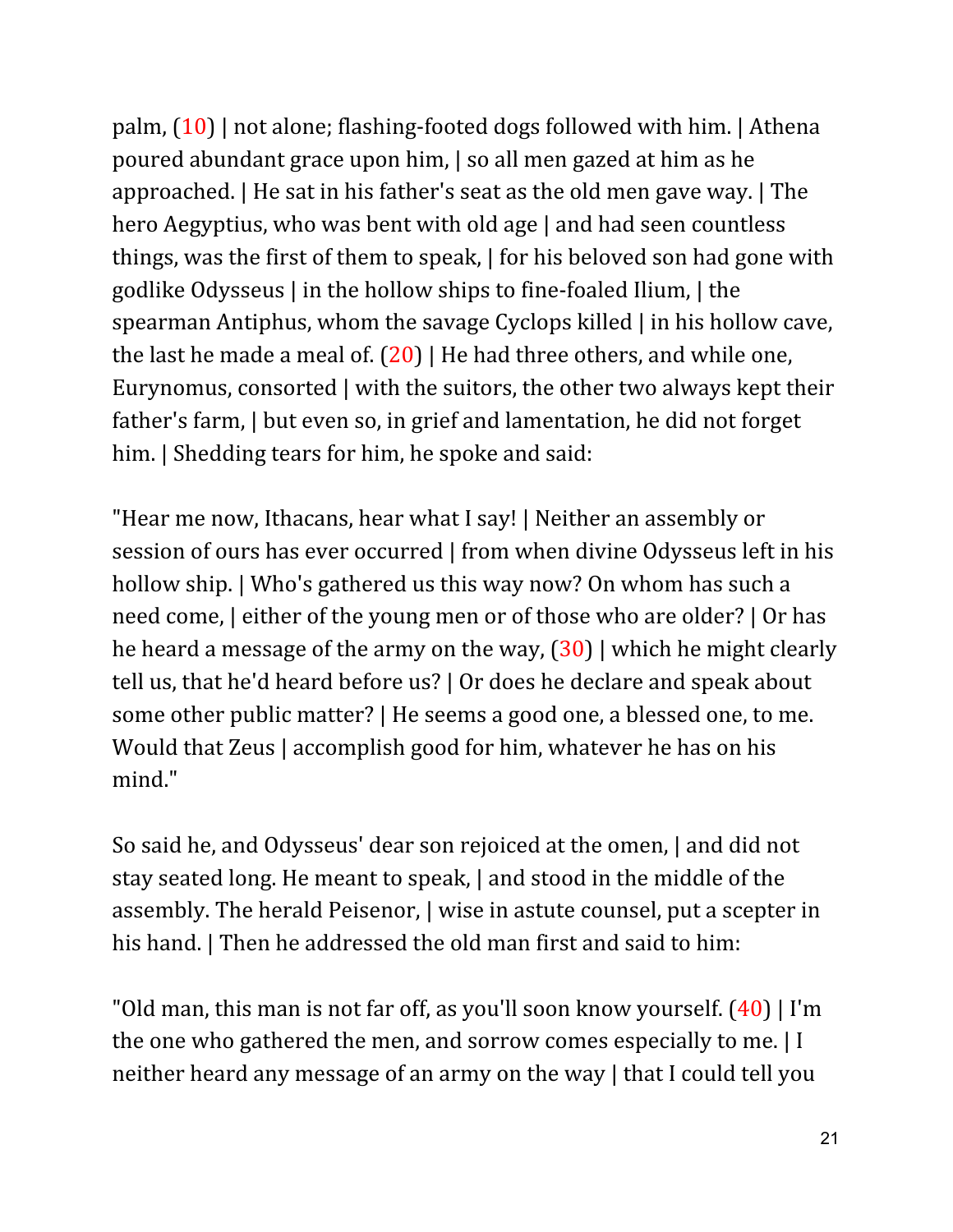clearly, that I'd heard before you, | nor do I declare or speak about some other public matter, | but of business of my own, that evil has befallen my house, I in two ways. I've lost my good father, who once upon a time I was king among you here and was kind as a father to you. | Now an even much greater evil will soon dash my entire house | completely to pieces and completely destroy my substance. | Suitors harass my mother, who doesn't want them, (50) | beloved sons of the men who are the best here, | who've shrunk shivering from going to the house of her father | Icarius, so he could accept bride gifts for his daughter | and give her to whom he wished, the one who came and pleased him, | but they come and go every day to our house, | and slaughter our cattle and fat goats and sheep, | and drink our sparkling wine in revelry with reckless abandon. | These many things are wasted, for there's no man here, | such as Odysseus used to be, to keep this curse from our house. | We're not, in any way, such as to ward it off. Yes, in that case  $(60)$  | we'll be pitiful, not even trained in martial prowess. | Yes, I'd ward it off myself, if the power were in me, | for deeds bearable no longer have been done, and more unfairly, | my house has been destroyed. You yourselves should be indignant too, | and be ashamed before the other neighbor men | who live around you and cower in dread of the gods' wrath, | lest they in some way turn in anger to punish evil deeds. | I beg you, by both Olympian Zeus and Themis, | who both seats and breaks up men's assemblies,  $\vert$  check them, friends, and let me be afflicted by wretched sadness  $(70)$  | by myself, unless by chance in some way my good father, | Odysseus, in ill will did evil to the well-greaved Achaeans, | for whom you take revenge on me and in ill will do me evil | by urging on those men. It would be better for me | that you yourselves eat both my treasures and my herds. | If you were to eat them, there'd sometime soon be compensation too, | for we'd accost you throughout the city with words, | demanding our possessions until all were given back, | but now you cast impossible pains upon me!"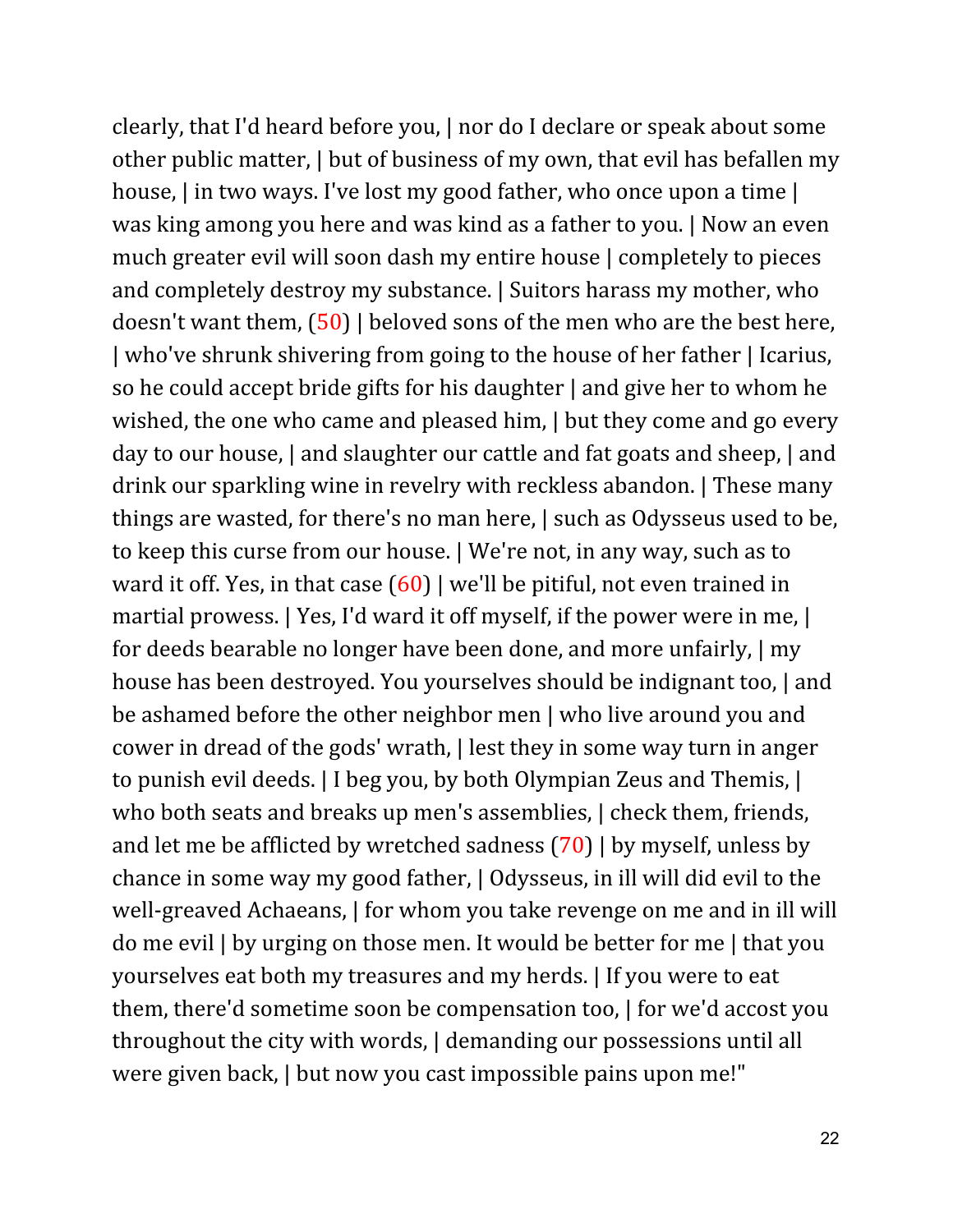So said he in anger and threw the scepter to the ground, (80) | breaking out in tears. Sympathy seized each and every man. | Then all the rest were silent, and none dared | answer Telemachus with harsh words, | but only Antinous said to him in answer:

"Telemachus, you blowhard, unrestrained in fury, what kind of thing | you've said, defaming us, as you wished to fasten blame. | But the Achaean suitors aren't at all at fault regarding you, | but your beloved mother is, who exceedingly knows wiles. | For it's the third year already, and the fourth is coming soon, | since she's wronged the heart in the Achaeans' chests. (90) | She offers hope to all, and makes promises to each man, | sending messages, but her mind is intent on other things. | In her mind she devised this other trick. | She set up a great web in the palace, delicate and long-threaded, | started to weave, then soon said among us:

"Young men, my suitors, since Odysseus has died, | wait, though eager for my wedding, until I can complete | this cloth, lest my weaving be ruined and in vain, | a burial cloth for hero Laertes, for the time when | baneful doom, of death that brings long woe, takes him down,  $(100)$  | lest any Achaean woman throughout the kingdom resent me, | should he who won many things lie without a shroud.' | So said she, and our manly spirit yielded in turn. | Then by day she wove her great web, | but at night, when she had torches placed beside it, she unraveled it. | Three years she went unnoticed in her trick, and so persuaded | the Achaeans, but when a fourth year came, and seasons came round, | right at that time, one of her women who knew it clearly told us, | and we discovered her unraveling the splendid web. | So, she finished it, albeit unwillingly, under compulsion.  $(110)$  | The suitors answer you this way, so you yourself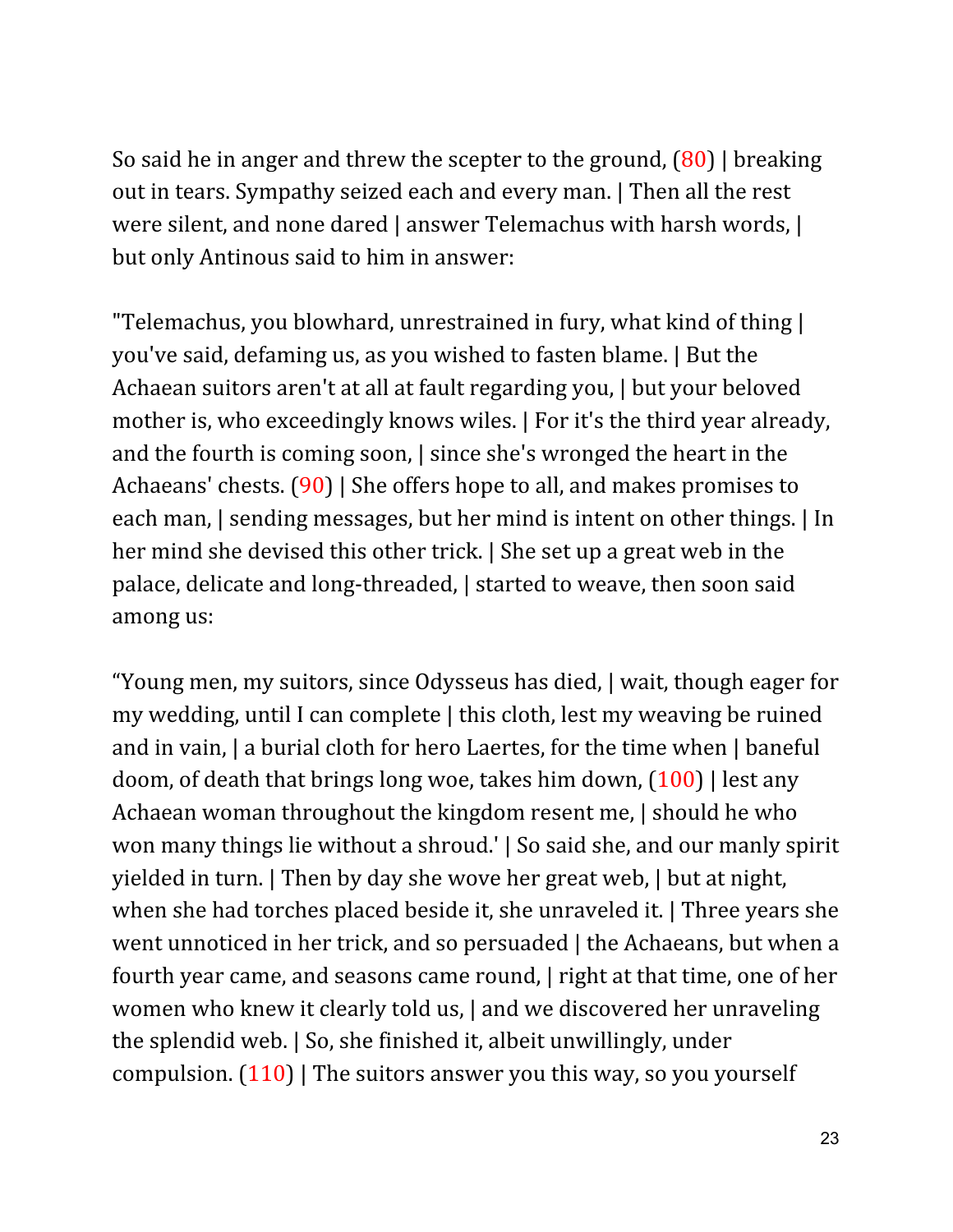know it | in your heart, and all Achaeans know. | Send away your mother, and order her to marry | whomever her father bids her, who also pleases her. | But if she annoys the son of the Achaeans much longer, | though she knows in her heart what Athena has given her | exceedingly, skill in making gorgeous works, a good disposition, | and cunning wiles, such as none we've ever heard of, not even | of the ancients, who were fair-haired Achaean women of old, | Tyro, Alcmene, and fair-crowned Mycene,  $(120)$  | none of whom knew thoughts like those of Penelope, | but in this, at least, she has not rightly thought. | For they'll therefore eat your substance and possessions | as long as that one holds to this idea, that certain one the gods | place in her chest now. She makes great fame for herself, | but the loss of much substance for you, | and we won't go back, either to our fields or anywhere else, | until she gets married to the Achaean she wishes."

Astute Telemachus said back to him in turn: | "Antinous, it's not possible to drive away unwilling from our home (130) | she who bore me, who raised me. My father, whether he's alive or dead, | is somewhere else on earth. It would be bad, for me to pay much back | to Icarius, if I myself of my free will sent my mother back. | For I'll suffer evils from her father, and a divinity will give me others, | after my mother has prayed to the loathsome Furies | when she leaves our house. There'll be righteous anger | for me from men. So, I'll never speak this command to her. | If your heart feels indignation at your own conduct, | leave my palace. Find other meals | and eat your own possessions, as you take turns at your houses.  $(140)$  | But if this seems to you more desirable and better, | to destroy one man's substance without compensation, | then consume it. I'll cry out to the everlasting gods, | that Zeus somehow grant that there be deeds of requital, | then, without compensation, inside this house you'll perish!"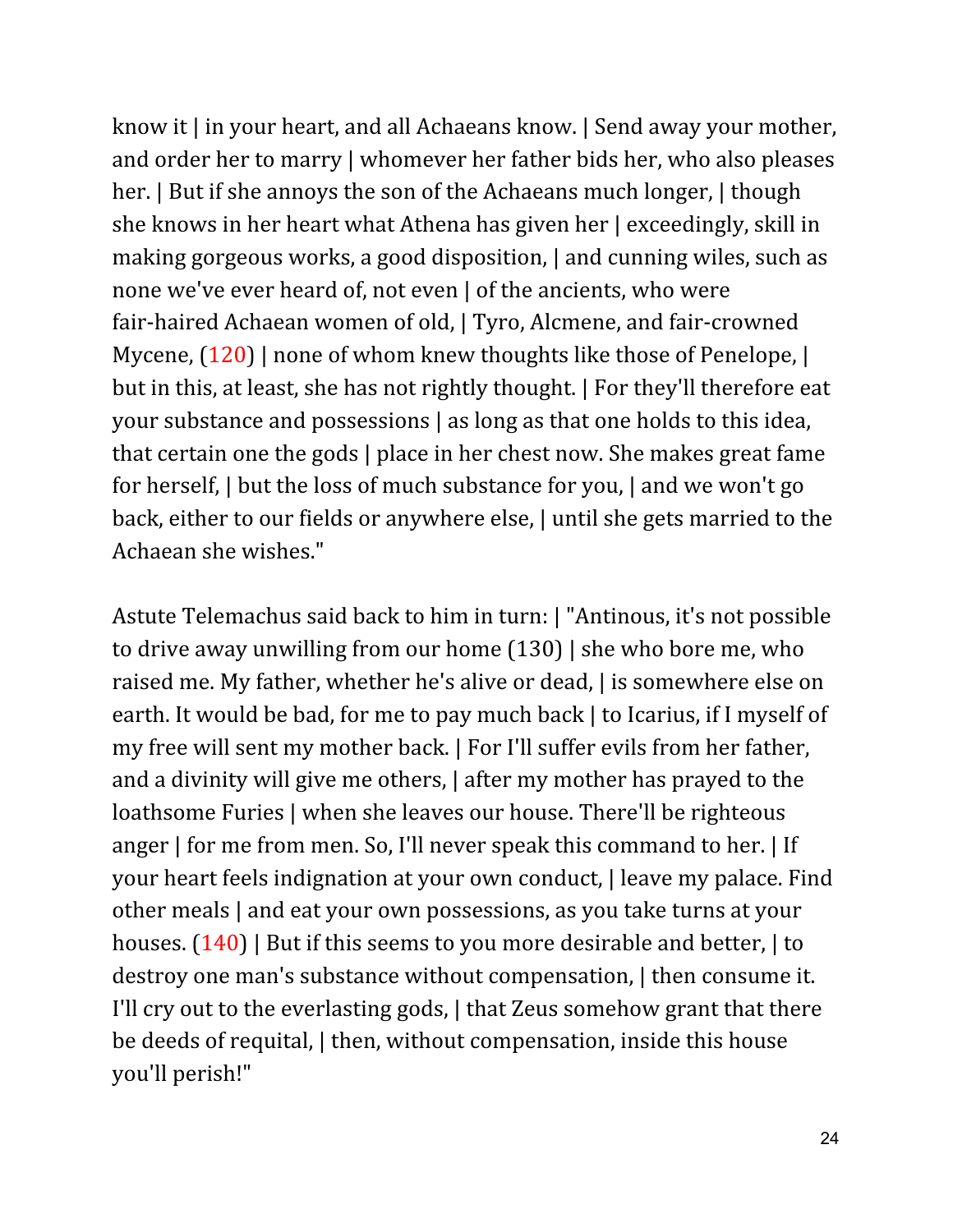So said Telemachus, and far-seeing Zeus sent two eagles | for him from on high, flying from a mountain peak. | The two flew a while with the breezes of the wind, | with outstretched wings, next to each other, | but when they reached the middle of the loud-voiced assembly,  $(150)$  | they whirled around, flapping their thick wings, | then came toward the heads of all, and foreboded destruction. | Tearing about with their talons at their cheeks and throats, | they shot off to the right, across the homes and city of the men. | They were astounded at the birds when they saw them with their eyes, | and pondered in their heart just what was going to happen. | And among them spoke an old man, the hero Halitherses | Mastorides, for he uniquely surpassed those of his generation | in understanding birds and explaining omens. | With good intent, he spoke and said to them: (160)

"Hear me now, Ithacans, hear what I say! | I speak mostly to the suitors when I declare these things, | since great trouble rolls toward them, for Odysseus | will not long be far from his loved ones, instead, he's likely near | already, planting death and doom for all of them. | There'll be evil too, for many others of us | who live in clear Ithaca. So, long before then | let's consider how we can stop them. But let them rather stop | themselves, for right now that is even better for them. | For I don't prophesy unproven, but I know it well.  $(170)$  | For I say to him that each and every thing has been fulfilled, | as I told him when the Argives went up into Ilium | and resourceful Odysseus went with them. | I said that after he suffered many evils and lost all his comrades | he'd come home in the twentieth year, | unbeknown to all. All this is now coming to pass."

Eurymachus, the son of Polybus, said back to him in turn: | "Come on, old man, go home and prophesy to your children, | lest they by chance suffer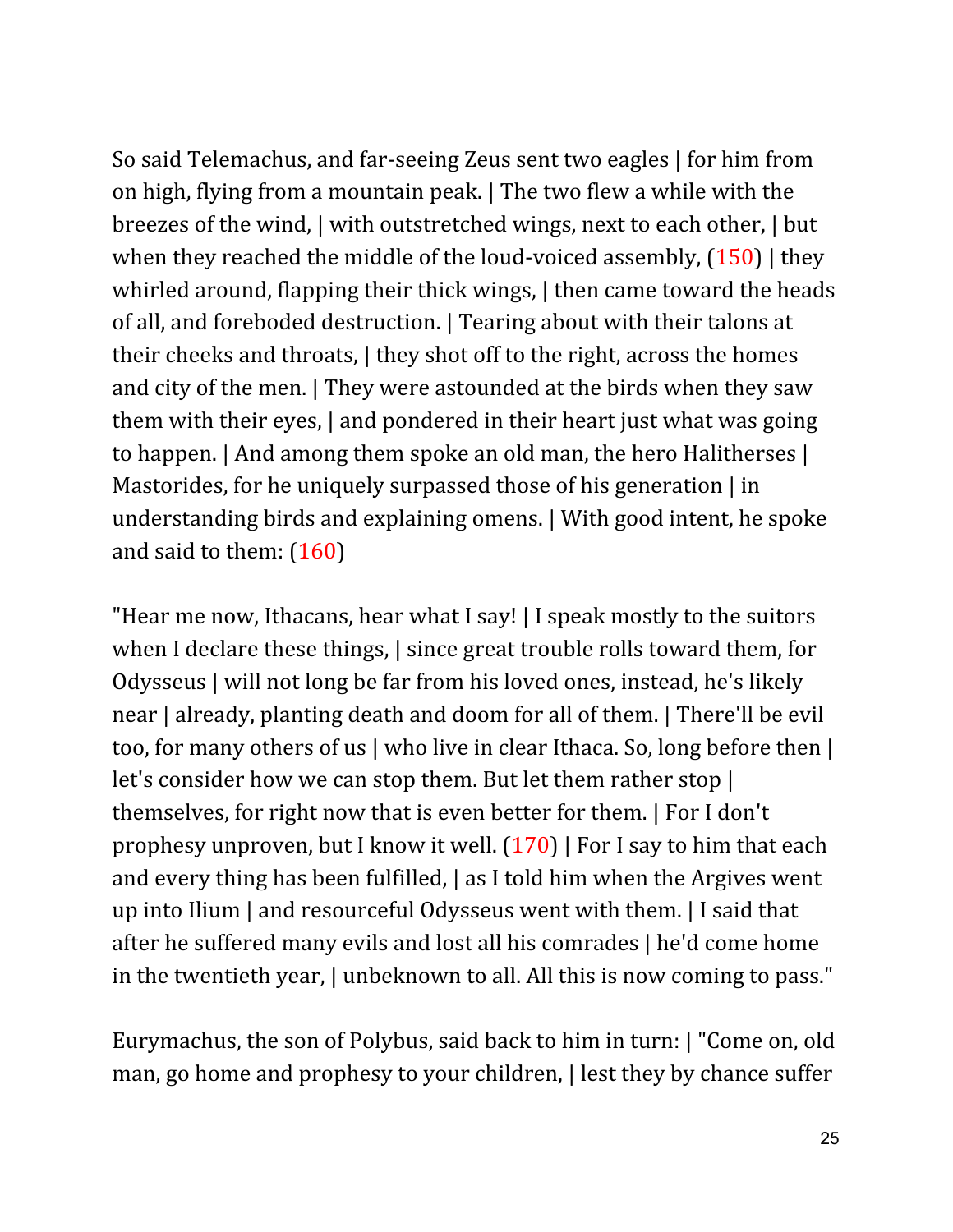any evil in the future. | I'm much better than you in prophesying this.  $(180)$  | Many birds go to and fro beneath the bright rays of the sun, | but not all are ominous. Odysseus, though, has perished | far away, and how I wish that you had perished with him! | You wouldn't speak so many oracles, | nor incite Telemachus this way in his anger, | looking to get a gift for your house, if he'll give one. | But I'll speak out to you, and it'll be fulfilled too. | If you, knowing things ancient and many, advise a younger man | and spur him on with words to be violently angry, | first, for him himself it will be more distressing,  $(190)$  | but all the same, he won't be able to do anything because of them, | and on you, old man, we'll set a penalty that you'll be grieved | at heart to pay and hard will be your sorrow. | I myself, among you all, admonish Telemachus. | Let him order his mother go back to her father's. | They'll arrange the wedding and assemble many bride gifts, | just as many as should follow a dear daughter. | For I don't think the sons of the Achaeans will cease from | grievous wooing beforehand, since we fear no one, at any rate | not Telemachus, though he's very full of words, (200) | nor do we care about an oracle that you, old man, | may tell of, that won't happen, as you become hated still more. | His possessions will still be cruelly eaten, and things will never be | equal as long as she puts off the Achaeans | from her marriage and we in expectation vie every day | for the sake of her excellence and don't go after others | whom it's suitable for each of us to marry."

Astute Telemachus said back to him in turn: | "Eurymachus, and the rest of you illustrious suitors, | I no longer beg you and speak of these things,  $(210)$  | for the gods and all Achaeans know them already. | But come, give me a swift ship and twenty comrades | to take me on a voyage there and back. | For I'm going to Sparta and sandy Pylos, | to inquire about the return of my father, so long on his way. | Perhaps some mortal may tell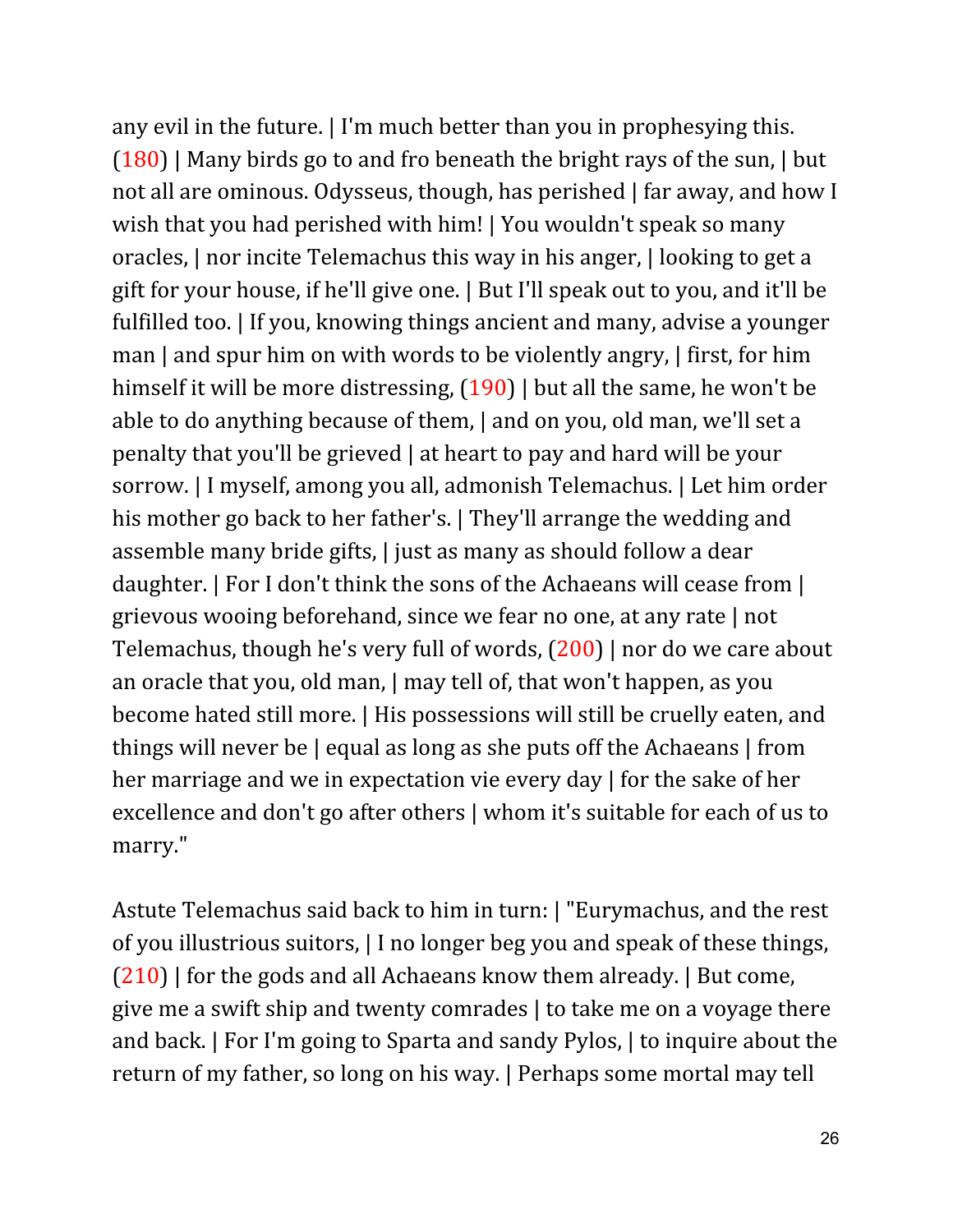me or I'll hear a rumor | from Zeus, which very often carries news to men. | If I hear of my father's survival and return, | yes, though I'd be impoverished, I'd still hold out a year, | but if I hear he's dead and no longer alive,  $(220)$  | I'd then return to my beloved fatherland, | pile up a barrow for him on which to pay his last rights, | as many, very many, as are fitting, and give my mother to a husband."

So saying, he sat down, and up among them rose | Mentor, who was a noble comrade of Odysseus, | and to whom, when he went in his ships, he handed his entire house, I that it obey the old man and that Mentor preserve everything intact. | With good intent he spoke and said among them:

"Hear me now, Ithacans, hear what I say! | Let no sceptered king ever be earnestly  $(230)$  | gentle and kind or know justice in his mind, | but may he always be hard and do injustice, | seeing that none of the people whom he ruled | remembers godlike Odysseus, who was kind as a father to them. | But in truth I don't at all begrudge the manly suitors | their doing deeds of violence in the evil scheming of their mind, | for they place at risk their own heads and violently devour | the house of Odysseus, whom they say returns no more. | Now I hold it against the rest of the kingdom, how all of you sit | in silence and don't with words in any way accost  $(240)$  | the few suitors and restrain them, many as you are."

Leocritos Eunorides said to him in turn: | "Mentor, mischief maker, crazed in mind, what a thing | you've said, urging them to stop us. It's difficult | to battle with more men than you about a feast. | For if even Ithacan Odysseus himself came, | eager in his heart to drive from his hall | the illustrious suitors who are dining in his home, | his wife, despite her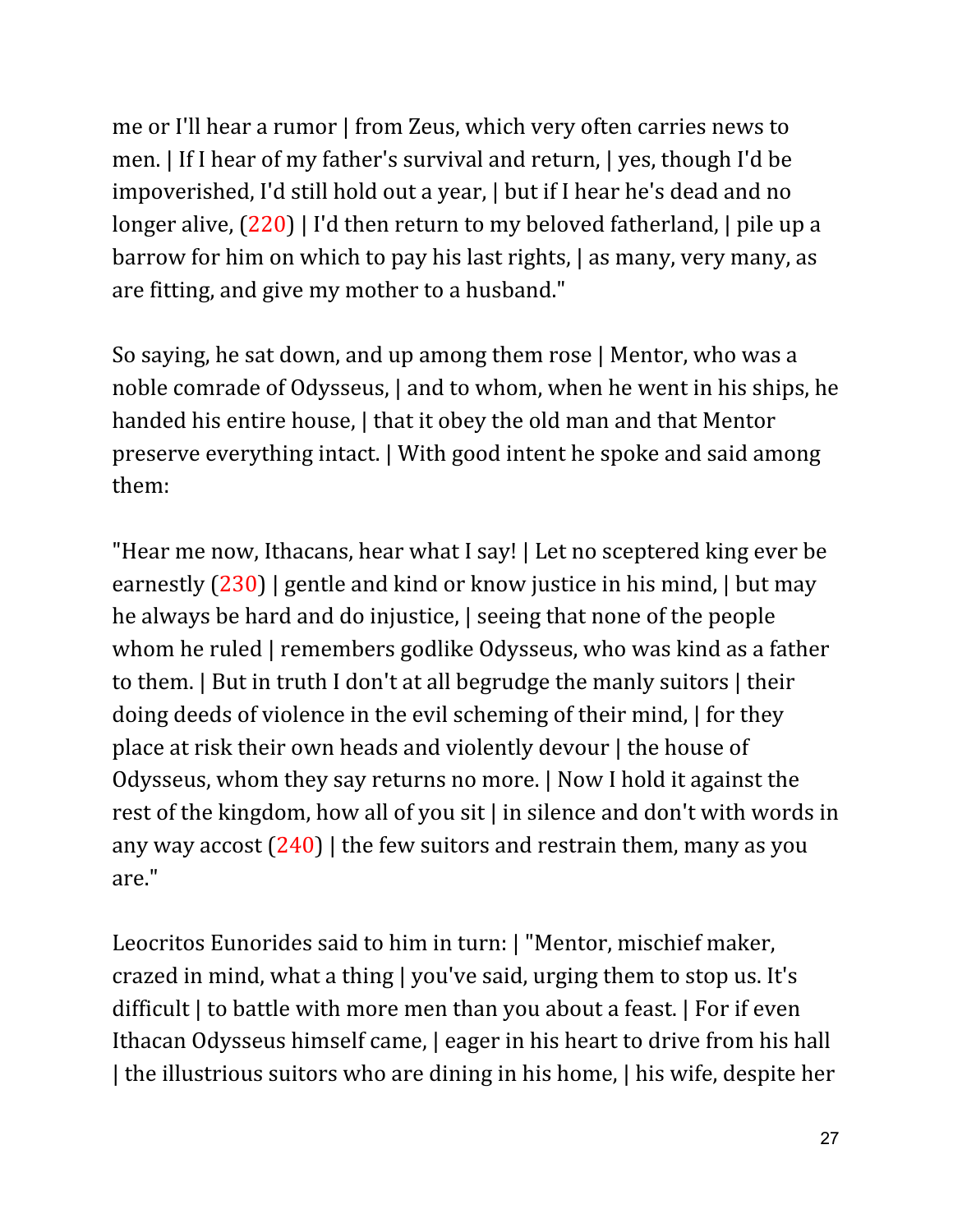great longing, would have no joy | at his coming, but right where he was he'd meet unseemly fate (250) | if he battled with a greater number. You have not duly spoken. | But come, people, scatter, each one to his fields, | then Mentor and Halitherses will speed this one on his journey, | who are comrades of his father from the start. | But I think he'll sit quite a long time, learning things | from messages in Ithaca, but he'll never make that journey!" | So said he, and immediately broke up the assembly. | Then while they scattered, each to his own house,  $\vert$  the suitors went to the house of godlike Odysseus.

#### Key Passage Eleven: 2.260-295

After the assembly Telemachus prays to Athena for aid, and she, disguised as Mentor, gives him instructions on what to do next. She will help him assemble his team of sailors. She again challenges him to live up to the example of Odysseus, who is kind of a role model (note that mentors themselve need not be role models according to the mentoring template set by the *Odyssey*).

Telemachus went far off to the sea's shore, | washed his hands in the gray water, and prayed to Athena: | "Hear me, you who came yesterday to our house as a god, | and bid me go in a ship upon the misty sea, | to find out about the return of my father, long on his way. | But the Achaeans hinder me in all of this, | especially the suitors, evilly wanton in their arrogance!" | So said he in prayer, and Athena came near him, | disguised as Mentor both in form and voice, | and voicing winged words, she said to him: | "Telemachus, you'll be neither a coward nor a dolt hereafter, | if your father's spirit is well instilled in you, | such a man was he in fulfilling word and deed, | then your journey will be neither in vain nor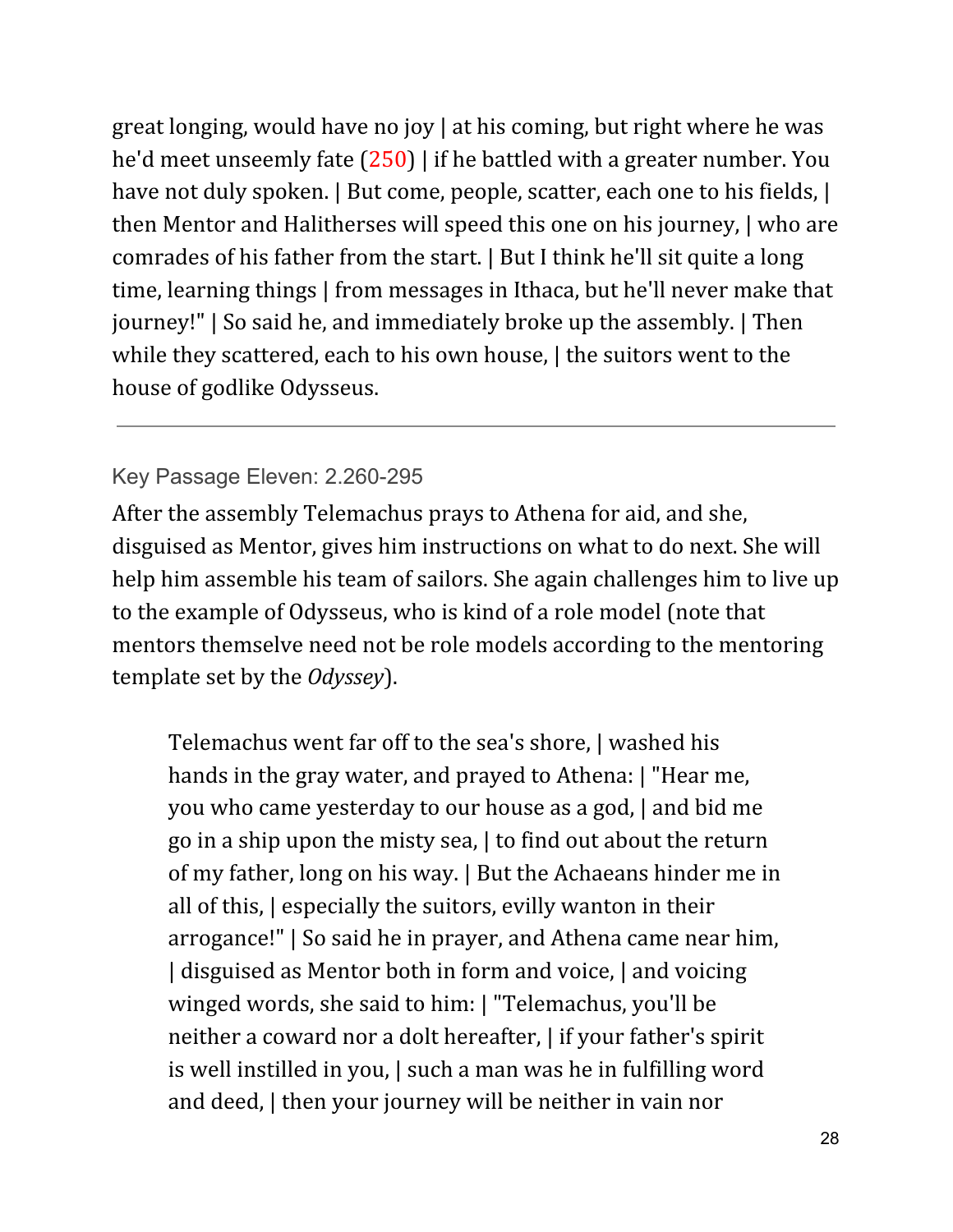without result. | But if you're not the offspring of him and of Penelope, | then I don't suppose you'll accomplish what you mean to. | For few sons are truly like their father. | A few are better than their father; the majority are worse. | But since you'll be neither a coward nor a dolt hereafter, | and the shrewdness of Odysseus has not completely failed you, | then there's hope you'll accomplish these deeds. | So, let the plan and purpose of the senseless suitors be, | since they're not at all thoughtful or just | and know nothing of the death and black doom | that's near them, that they'll all perish in a day. | You won't much longer be without the journey that you're bent on, | for I'm surely such a comrade of your father | that I'll equip a swift ship for you and come along myself. | But, you, go home and mingle with the suitors, | prepare provisions, and store them all in containers, | wine in two-handled jugs and men's marrow, barley, | in thick leather bags. I'll go through the kingdom and quickly | gather comrades, volunteers. There are many ships | in sea-girt Ithaca, new ones and old. | I'll look at them for you, for the one that's best, | then we'll quickly stow things and launch her on the wide sea."

So said the daughter of Zeus, Athena, and Telemachus | delayed no longer when he heard the goddess's voice. | He made his way to his house, his dear heart sorrowing, | and found the manly suitors in his palace | flaying goats and singeing hogs in the courtyard. (300) | With a laugh, Antinous went straight for Telemachus, | put his hand in his, called out his name, and said: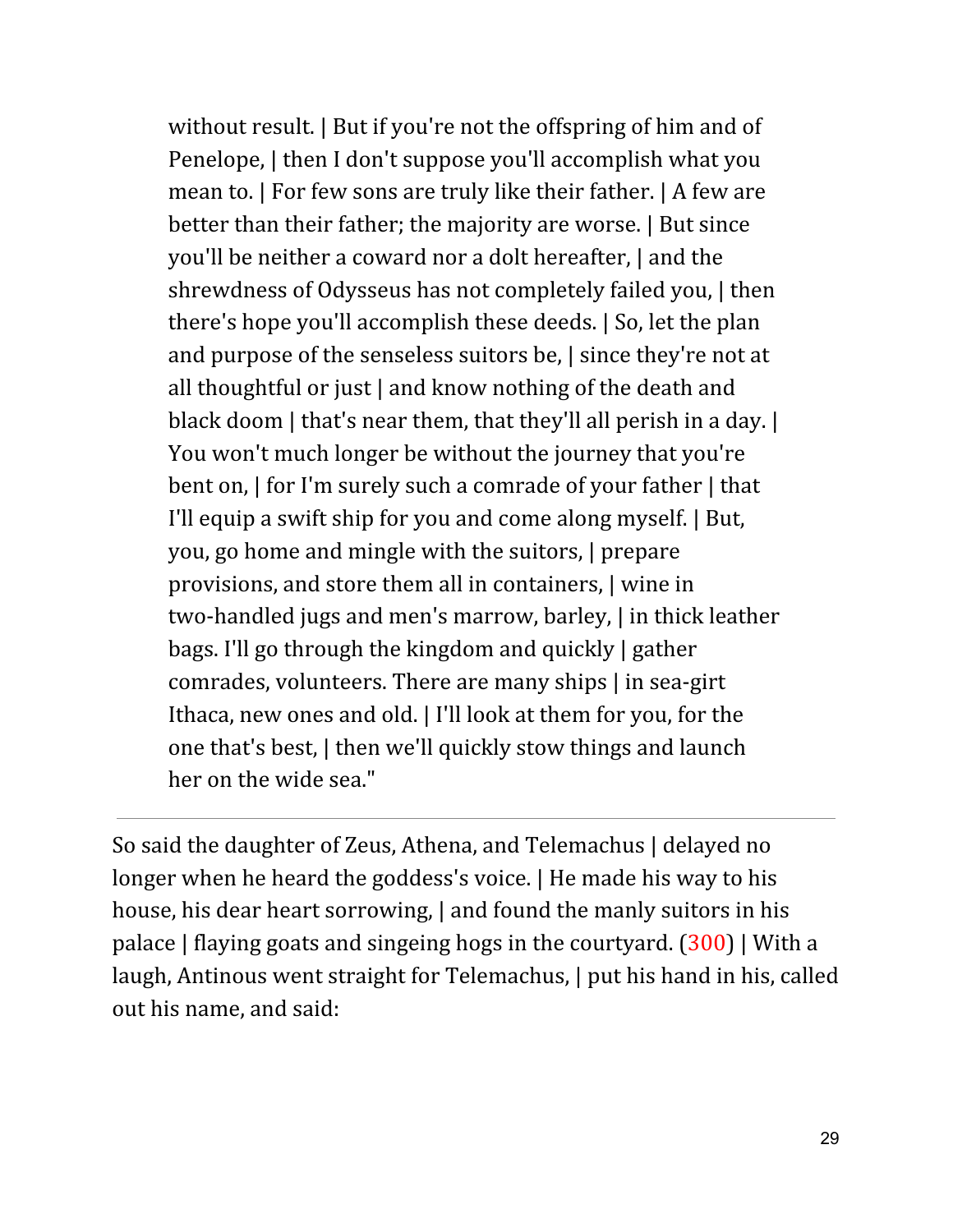"Telemachus, you blowhard, unrestrained in fury, don't let any | other evil, either word or deed, concern you in your chest, | but eat and drink with me, as we used to before. | The Achaeans will very fully make these things happen for you, | a ship and chosen oarsmen, so you can the more quickly | go to sacred Pylos after news of your illustrious father."

Astute Telemachus said back to him in turn: | "Antinous, it's no way possible to dine in silence (310) | and make merry at my ease among you haughty ones. | Suitors, isn't it enough that in the past you wasted my possessions, | good and many, when I was still a child? | Now, when I'm big, and learn by listening to the words | of others, and my temper grows inside me, | I'll try to loose the evil spirit of death upon you, | either by going to Pylos or in this kingdom here. | I'm going, and the trip I speak of won't be without result, | as a passenger, for I don't have at my disposal oarsmen | or a ship, as no doubt seemed better to you." (320)

He spoke and drew his hand easily from the hand of Antinous, | as throughout the house the suitors worked at getting dinner ready.

#### Key Passage Twelve: 2.323-330

One of the suitors notes the military significance of Telemachus' plan to visit Nestor in Pylos or Menelaus in Sparta (as Athena has arranged). The suitor also references the "man-killing" drug that Odysseus himself had sought in Ephyre and later received from Mentes' father (*Odyssey* 1.258).

They taunted and mocked him with their words, | and one of the wantonly arrogant young men kept saying so: | "Very surely, Telemachus plans murder for us. | Either he'll bring some supporters from sandy Pylos | or even from Sparta,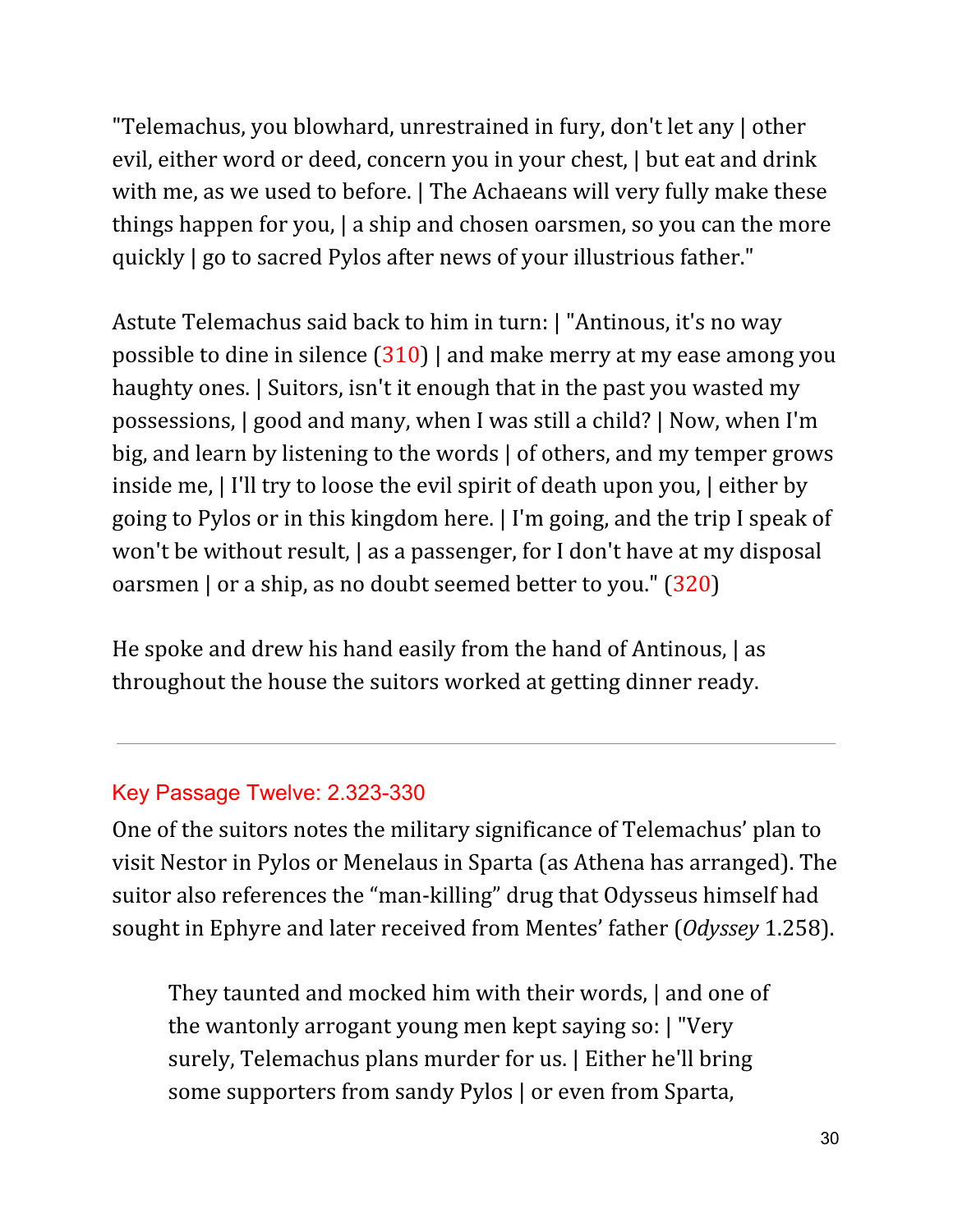since he's so grimly eager for it, | or he wants to go to Ephyre, the rich farmland, | so he can bring life-destroying drugs from there, | to throw them in the mixing bowl and destroy us all!"

The suitor's remark here highlights the military alliance that may be assumed in ties of *xenia*.

Another of the wantonly arrogant young men kept saying back: | "Who knows? If he himself goes on a hollow ship far from his loved ones, | he too may wander and perish, just like Odysseus. | That way he'd make our hard work even harder,  $\vert$  for we'd have to divide his possessions and give his house back | to his mother, and whoever marries her, to have."

So said they, and Telemachus went down to the high-roofed chamber | of his father, the wide one where gold and bronze lay piled, | and clothing in chests, and fragrant olive oil in abundance. | Jars of vintage wine, sweet to drink, stood in there,  $(340)$  | holding the unmixed divine drink inside,| fastened in rows against the wall, in case Odysseus should ever | return home even after suffering many sorrows. | There was a double door that could be fastened tightly to close it, | a doubly-folding one, and a housekeeper woman stayed in it | night and day, who guarded everything with the wisdom of her mind, | Eurycleia, the daughter of Ops Peisenorides. | Telemachus then called toward the chamber and said to her:

"Madam, come, draw wine for me into two-handled jars, | sweet wine, the best tasting after that which you guard  $(350)$  with that ill-fated one in mind, in hope he'll come from somewhere, | Zeus-born Odysseus, escaping death's spirits and death. | Fill twelve, and fit each and every one with covers, | then pour barley for me into well-stitched leather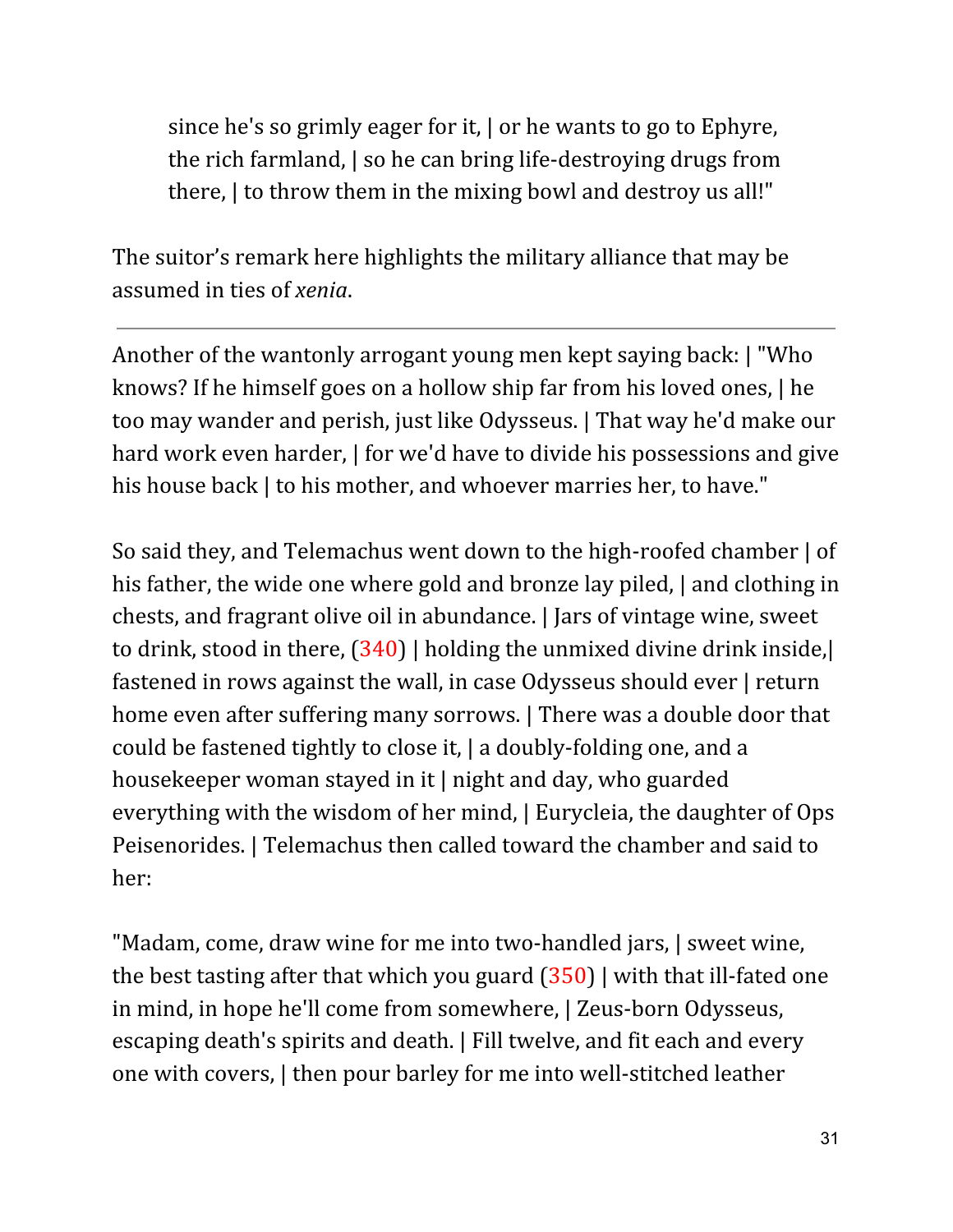bags, | and let there be twenty measures of mill-ground barley meal. | But only you must know. Let all this be brought together, | for I'll pick it up this evening when my mother | goes to her upper chamber and has her mind on bed. | For I'm going to Sparta and sandy Pylos, to inquire | about the return of my dear father, in hope I'll hear of it somewhere." (360)

So said he, and dear nurse Eurycleia shrieked | and spoke winged words to him in lamentation: | "Dear child, why has this thought come into your mind? | Where on the wide earth do you want to go, | alone and beloved as you are? He perished far from his fatherland, | Zeus-born Odysseus, in a foreign kingdom. | They'll devise evils for you, as soon as you go, for later, | so you'll be killed by guile and they'll divide all of this themselves. | Sit right here upon your own things instead. There's no need at all | that you wander the barren sea and suffer evils!" (370)

Astute Telemachus said back to her in turn: | "Take heart, madam, since this plan of mine is not without a god's | approval. But swear to not tell these things to my dear mother | at least until the eleventh or the twelfth day comes | or she misses me and hears that I've departed, | so she won't mar her fair flesh with weeping."

So said he, and the old woman swore a great oath on the gods. | Then after she'd sworn and completed the oath, | she then at once drew wine for him into jars with two handles | and poured barley groats for him into well-stitched leather bags. (380) | Telemachus now went into the house and joined the suitors. | Then bright-eyed goddess Athena thought of something else. | Disguised as Telemachus, she went throughout the city, everywhere, | and to each man she stood beside she spoke a word, | and ordered them to gather at the swift ship in the evening. | Then she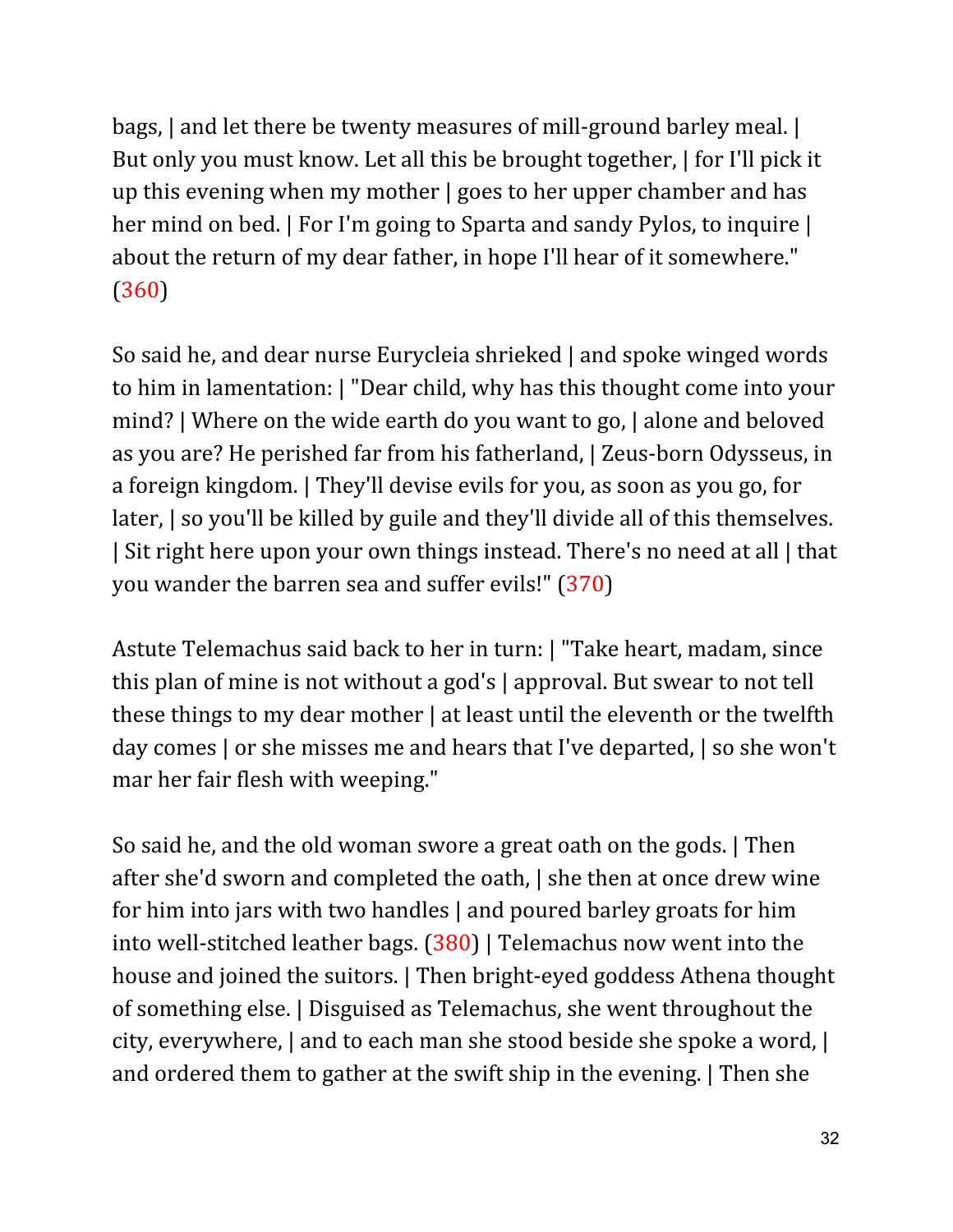asked Noemon, the brilliant son of Phronius, | for a swift ship, and he in earnest promised it to her.

And the sun went down, and all the ways were dark. | Right then she hauled the swift ship to the sea and stowed | in it all the gear that well-benched ships carry. (390) | She moored it at the edge of the harbor, then the good comrades | gathered together around her, and the goddess spurred each on. | Then bright-eyed goddess Athena thought of something else | and made her way to the home of godlike Odysseus. | There she poured sweet sleep upon the suitors, I dazed them as they drank and knocked cups from their hands. | They got up to go to sleep throughout the city and didn't stay seated | much longer, once sleep fell upon their eyelids. | Then bright-eyed Athena said to Telemachus, | when she called him out of his well-placed palace, (400) | disguised as Mentor both in form and voice:

"Telemachus, your well-greaved comrades sit | already at their oars and await your signal to start, | so let's go, let's not long delay our journey!" | So saying, Pallas Athena led quickly | and he followed in the footsteps of the goddess. | Then after they'd gone down to the ship and sea, | they then found their hairy-headed comrades on the shore. | The sacred force of Telemachus spoke among them:

"Come, friends, let's fetch our provisions, for they're all  $(410)$  | already gathered in my hall and my mother knows nothing of it, | nor do the rest of the slave women, but only one has heard my word." | So saying, he led, and they followed with him. | They fetched everything and stowed it | on the well-benched ship, as Odysseus' dear son ordered. | As Telemachus went aboard the ship, Athena led | and sat down in the ship's stern, then Telemachus sat | near her. They freed the stern cables, | then went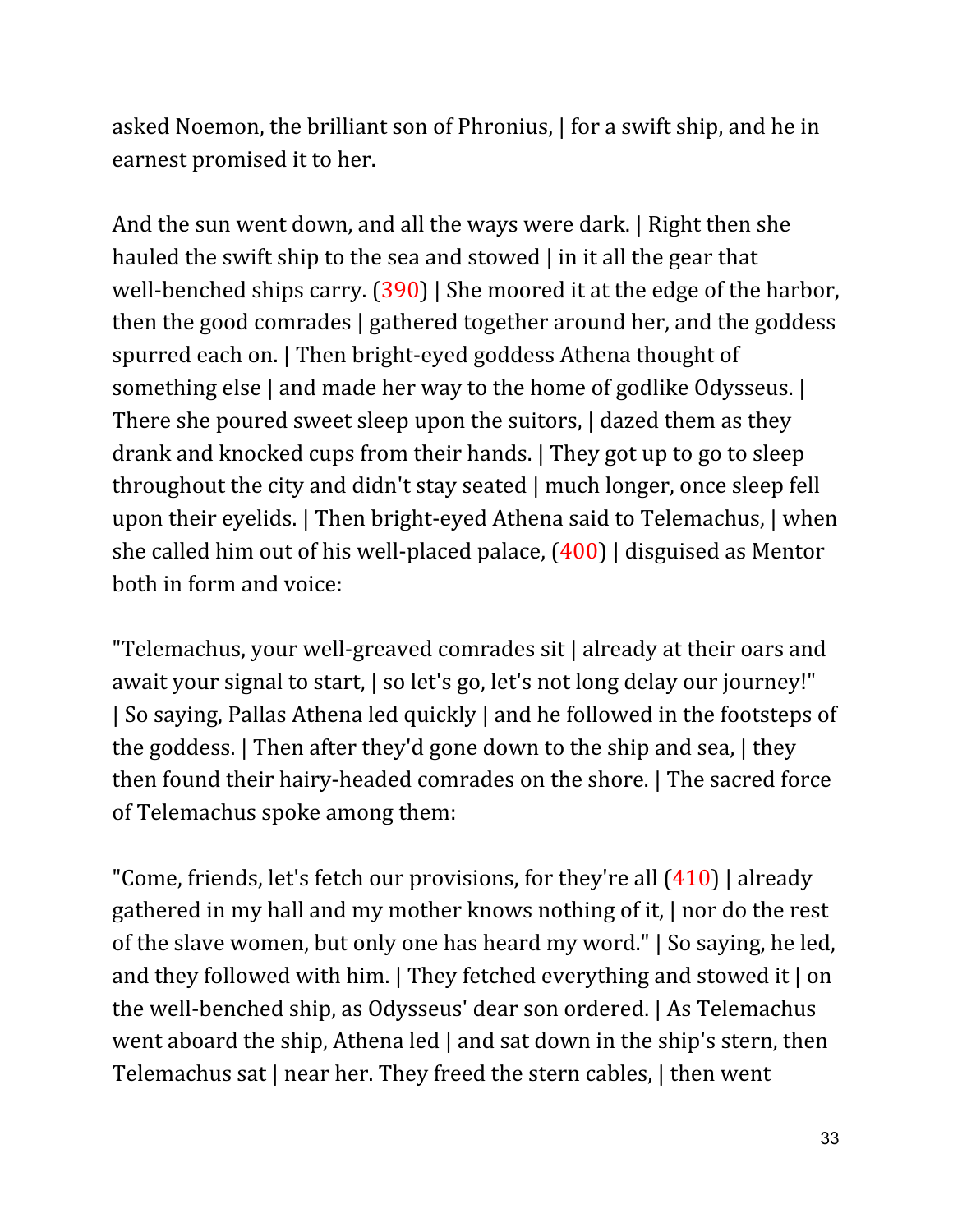aboard and sat down at the oarlocks. | Bright-eyed Athena sent them a favorable fair wind, (420) | steady West Wind, blustering over the wine-dark sea. | Telemachus urged his comrades on and bid them | secure the rigging. They heard his urging, | raised the fir mast, set it inside the hollow mast box, | tied it down with the forestays, | and hoisted the white sail with the well-twisted ox-leather halyards. | The wind swelled out the middle of the sail, the waves | splashed loudly about the prow of the ship as she went on her way, | and she sped through the waves and completed her voyage. | When they'd secured the rigging | throughout the swift black ship,  $(430)$  | they set up mixing bowls filled to the brim with wine | and made libation to the immortal everlasting gods, | but most of all to Zeus's bright-eyed daughter. | She cleaved her way all night and through the dawn.

# Scroll Three

Leaving the gorgeous surface of the sea, the sun rose | into the coppery sky to shine for immortals | and mortal men upon grain-giving farmland. | They'd now reached Pylos, the well-built citadel | of Neleus. On the sea's shore some were making sacrifice | of pitch-black bulls to the dark-haired Earthshaker. | There were nine companies, and five hundred sat in each, | and at each place they had nine bulls before them. | While these tasted the entrails and burned the thighs to the god, | they made straight in, raised and furled the balanced ship's sail, (10) | moored her, and went ashore themselves. | Telemachus stepped from the ship, and Athena led him. | Bright-eyed goddess Athena spoke to him first:

### Key Passage Thirteen: 3.14-30

At the palace of Nestor in Pylos Athena-Mentor gives Telemachus instruction and confidence on how to converse with the wise king.